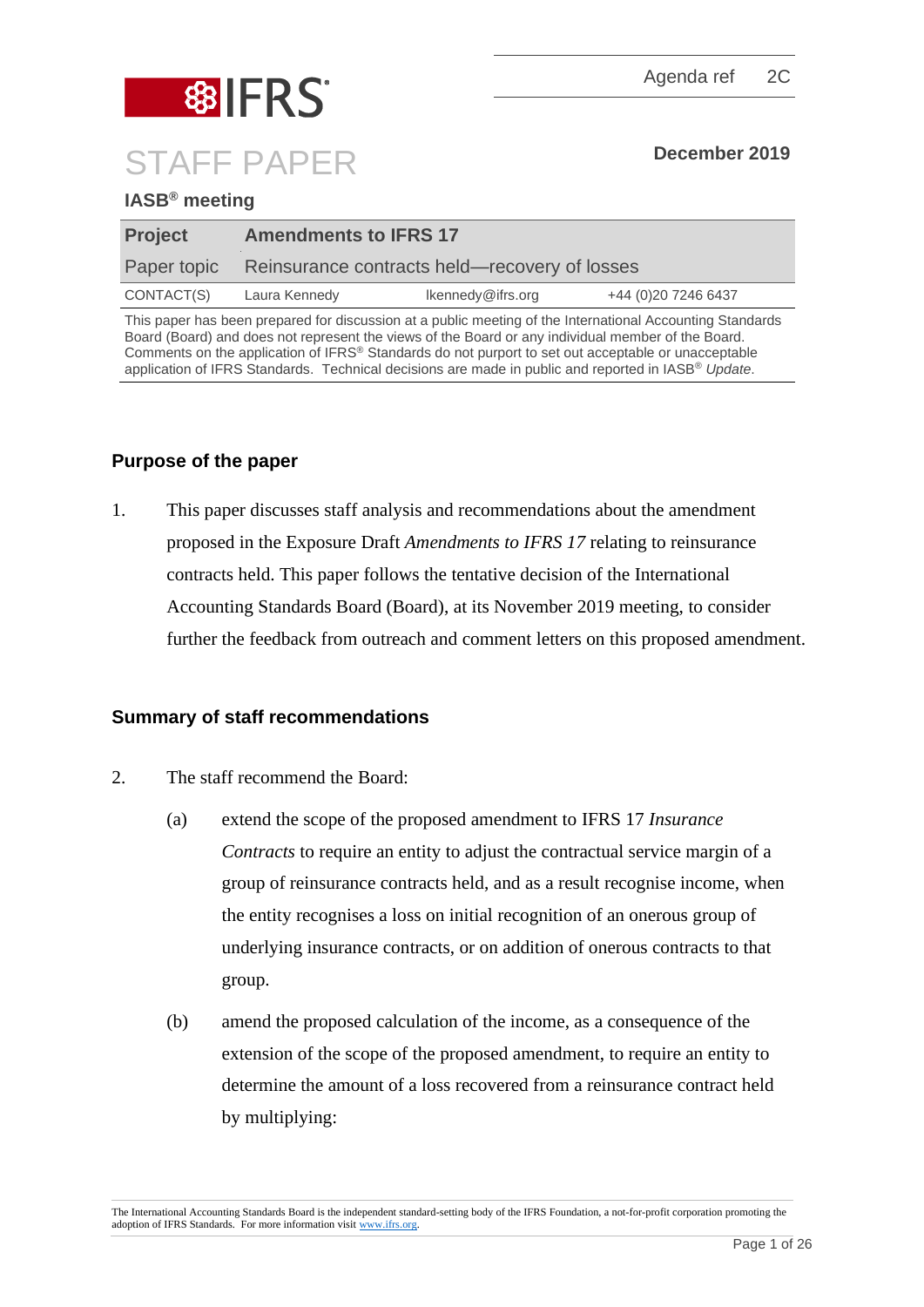- (i) the loss recognised on the group of underlying insurance contracts; and
- (ii) the percentage of claims on underlying insurance contracts the entity expects to recover from the reinsurance contract held.
- (c) not add the proposed footnote to paragraph BC304 of the Basis for Conclusions on IFRS 17.
- (d) confirm that the amendment to IFRS 17 described in paragraph 2(a) of this paper would apply only when the reinsurance contract held is recognised before or at the same time as the loss is recognised on the underlying insurance contracts.
- (e) clarify, in the final amendments to IFRS 17, that paragraph  $66(c)(ii)$  of IFRS 17—for subsequent measurement of a group of reinsurance contracts held when a group of underlying insurance contracts become onerous applies when underlying insurance contracts are measured applying the premium allocation approach.

## **Structure of the paper**

- 3. This paper provides:
	- (a) an overview of the proposals in the Exposure Draft;
	- (b) an overview of the feedback; and
	- (c) the staff analysis, recommendations and questions for Board members.
- 4. Appendix A to this paper provides three examples of applying the proposed amendment in the Exposure Draft.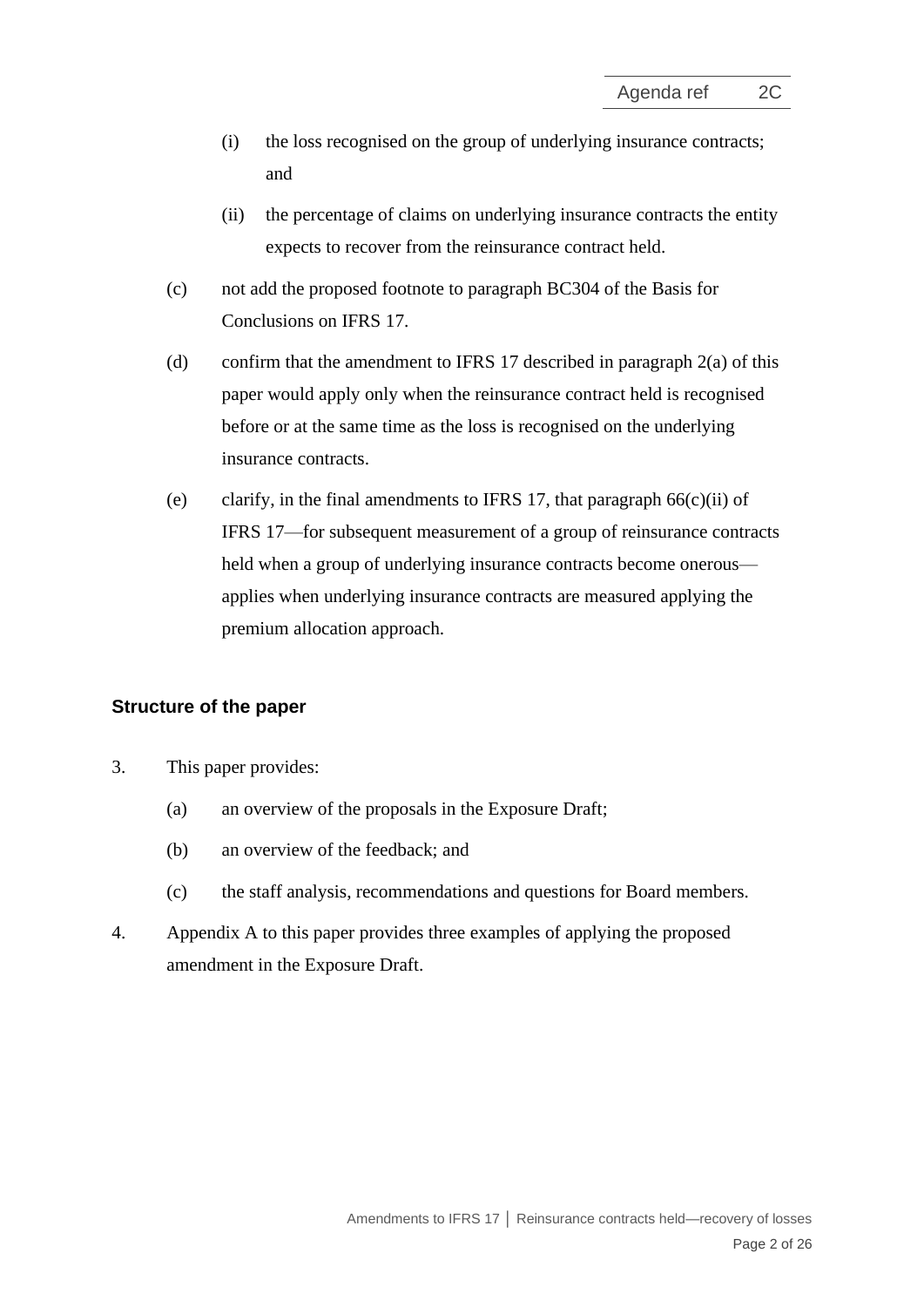## **Proposals in the Exposure Draft**

- 5. The Exposure Draft proposed an amendment to the measurement of a group of reinsurance contracts held.<sup>1</sup> The proposed amendment would require an entity to adjust the contractual service margin of a group of reinsurance contracts held that provide proportionate coverage, and as a result recognise income, when the entity recognises a loss on initial recognition of an onerous group of underlying insurance contracts, or on addition of onerous contracts to that group.
- <span id="page-2-0"></span>6. The amount of the adjustment and resulting income would be determined by multiplying:
	- (a) the loss recognised on the group of underlying insurance contracts; and
	- (b) the fixed percentage of claims on the group of underlying insurance contracts the entity has a right to recover from the group of reinsurance contracts held.
- 7. The Exposure Draft proposed the amendment would apply only when:
	- (a) a reinsurance contract held provides proportionate coverage. That is, as noted in the calculation in paragraph [6](#page-2-0) of this paper, when the entity has the right to recover from the reinsurer a percentage of all claims incurred on groups of underlying insurance contracts. The percentage the entity has a right to recover is fixed for all contracts in a single group of underlying insurance contracts but can vary between groups of underlying insurance contracts.
	- (b) the reinsurance contract held is recognised before or at the same time as the loss is recognised on the underlying insurance contracts.
- <span id="page-2-1"></span>8. Applying the proposed amendment, an entity would:
	- (a) recognise income in the statement of financial performance (credit); and
	- (b) increase the reinsurance contract held asset on the statement of financial position (debit) by increasing the net cost that will be recognised over the coverage period or decreasing the net gain that will be recognised over the

<sup>&</sup>lt;sup>1</sup> See paragraphs 66A–66B and B119C–B119F of the Exposure Draft and paragraphs BC67–BC90 of the Basis for Conclusions on the Exposure Draft.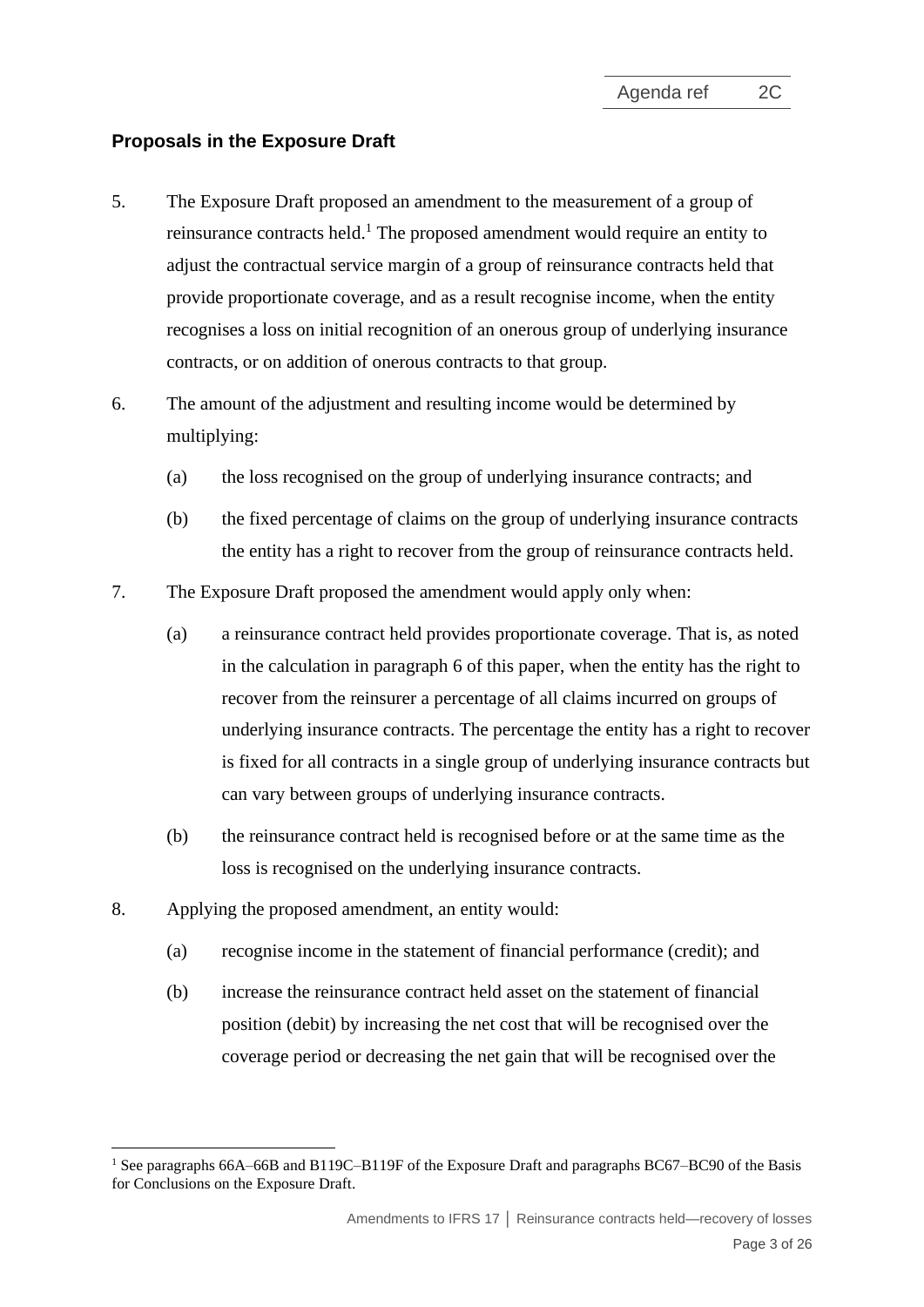coverage period, depending on whether the reinsurance contract held is in a net cost or net gain position.

<span id="page-3-1"></span>9. The Exposure Draft proposed adding a footnote to paragraph BC304 of the Basis for Conclusions on IFRS 17 to explain that if a reinsurance contract held covers claims in excess of a specified amount on an individual insurance contract that reinsurance contract does not provide proportionate coverage. $<sup>2</sup>$ </sup>

## **Feedback**

- 10. Most respondents expressed support for the objective of the proposed amendment. However, they expressed the view that the proposed amendment requires refinement to achieve the Board's objective of making it easier for entities to explain their results to investors. Respondents expressed concerns about:
	- (a) the proposed population of reinsurance contracts held to which the amendment would apply (see paragraphs [12](#page-3-0)–20 of this paper); and
	- (b) the proposed calculation of income on the reinsurance contract held (see paragraphs [21](#page-7-0)[–23](#page-7-1) of this paper).
- 11. Respondents also commented on other aspects of the proposed amendment (see paragraphs [24‒](#page-8-0)[27](#page-9-0) of this paper).

## *Proposed population*

- <span id="page-3-0"></span>12. Most respondents, particularly preparers, expressed concerns that the proposed amendment would apply only to a limited population of reinsurance contracts held. Those respondents expressed the view that either:
	- (a) the definition of a reinsurance contract held that provides proportionate coverage should be extended; or
	- (b) the proposed amendment should apply to all reinsurance contracts held.

<sup>2</sup> Paragraph BC304 of the Basis for Conclusions on IFRS 17 explains that, in some cases, a reinsurance contract held covers the losses of separate contracts on a proportionate basis.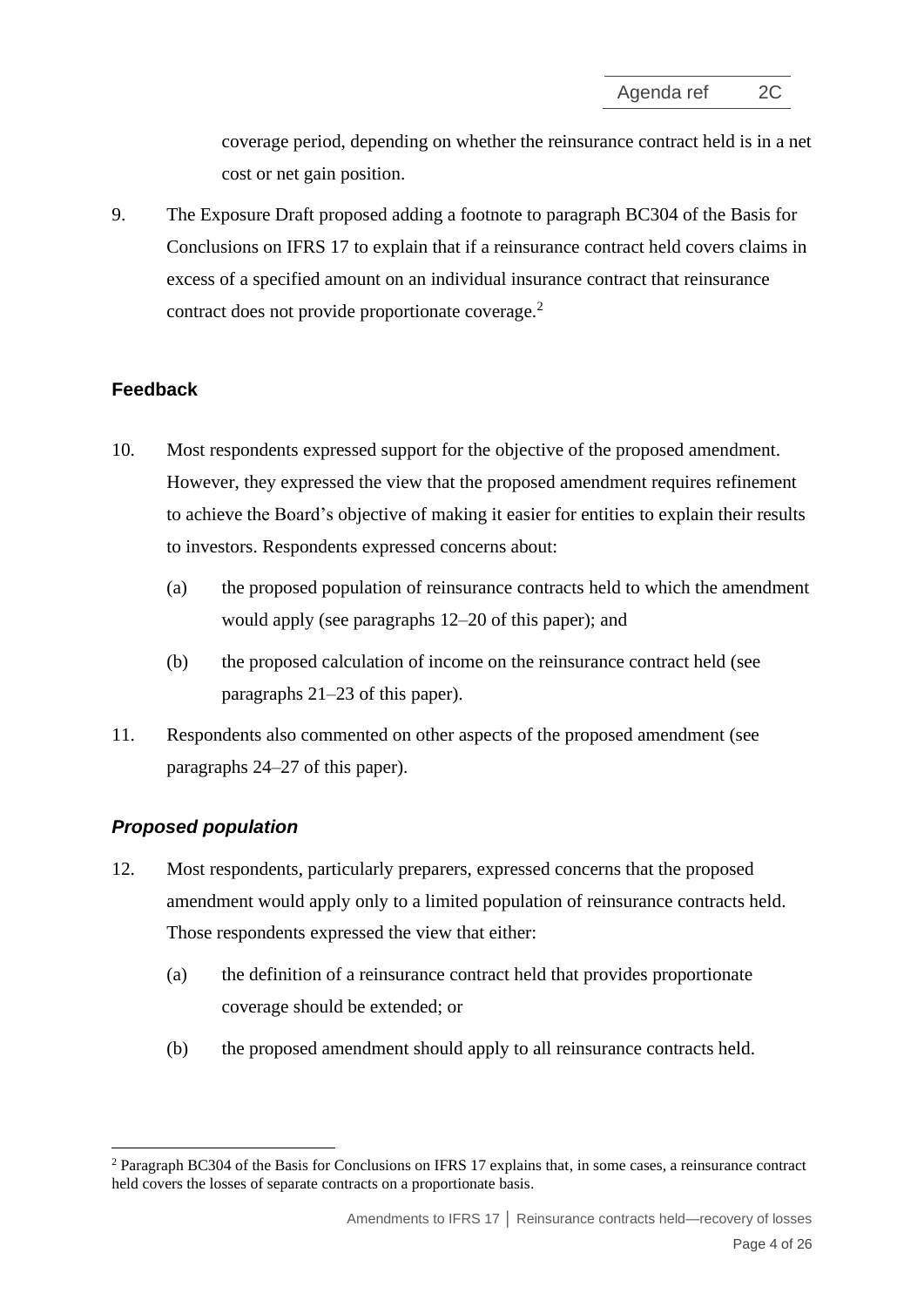## *Definition of proportionate coverage*

- 13. Some respondents did not disagree with the proposed amendment applying only to reinsurance contracts held that provide proportionate coverage. However, many of those respondents expressed the view that the definition of proportionate coverage proposed in the Exposure Draft is too narrow. Those respondents noted only a few reinsurance contracts held would meet that proposed definition and, therefore, expressed the view that the proposed amendment would not address the concerns previously raised by stakeholders.
- <span id="page-4-0"></span>14. Examples of reinsurance contracts held that respondents explained are commonly described in practice as proportional but would not meet the definition of proportionate coverage proposed in the Exposure Draft include:
	- (a) reinsurance contracts held that provide an entity with the right to recover from the reinsurer a fixed percentage of claims, but with either a *minimum retention,*  a *maximum limit* or both. For example, a right to recover 40% of any claims above CU20.<sup>3</sup> The existence of a minimum retention, a maximum limit or both would preclude the reinsurance contract held from meeting the proposed definition.
	- (b) reinsurance contracts held that provide an entity with the right to recover from the reinsurer claims above a minimum retention on an *individual* underlying insurance contract. For example, a right to recover any claims above CU10 on each underlying insurance contract. The existence of a minimum retention would preclude the reinsurance contract held from meeting the proposed definition.
	- (c) reinsurance contracts held that provide an entity with the right to recover from the reinsurer a fixed percentage of some, but not all, types of claims covered by the underlying insurance contracts. For example, an entity sells insurance contracts providing coverage in the event of accidental fire, flood or earthquake. The reinsurance contract held provides the entity with a right to recover a fixed percentage of any claims arising from an earthquake event only. The reinsurance contract held does not provide coverage for a fixed

<sup>&</sup>lt;sup>3</sup> In this paper amounts are denominated in 'currency units' (CU).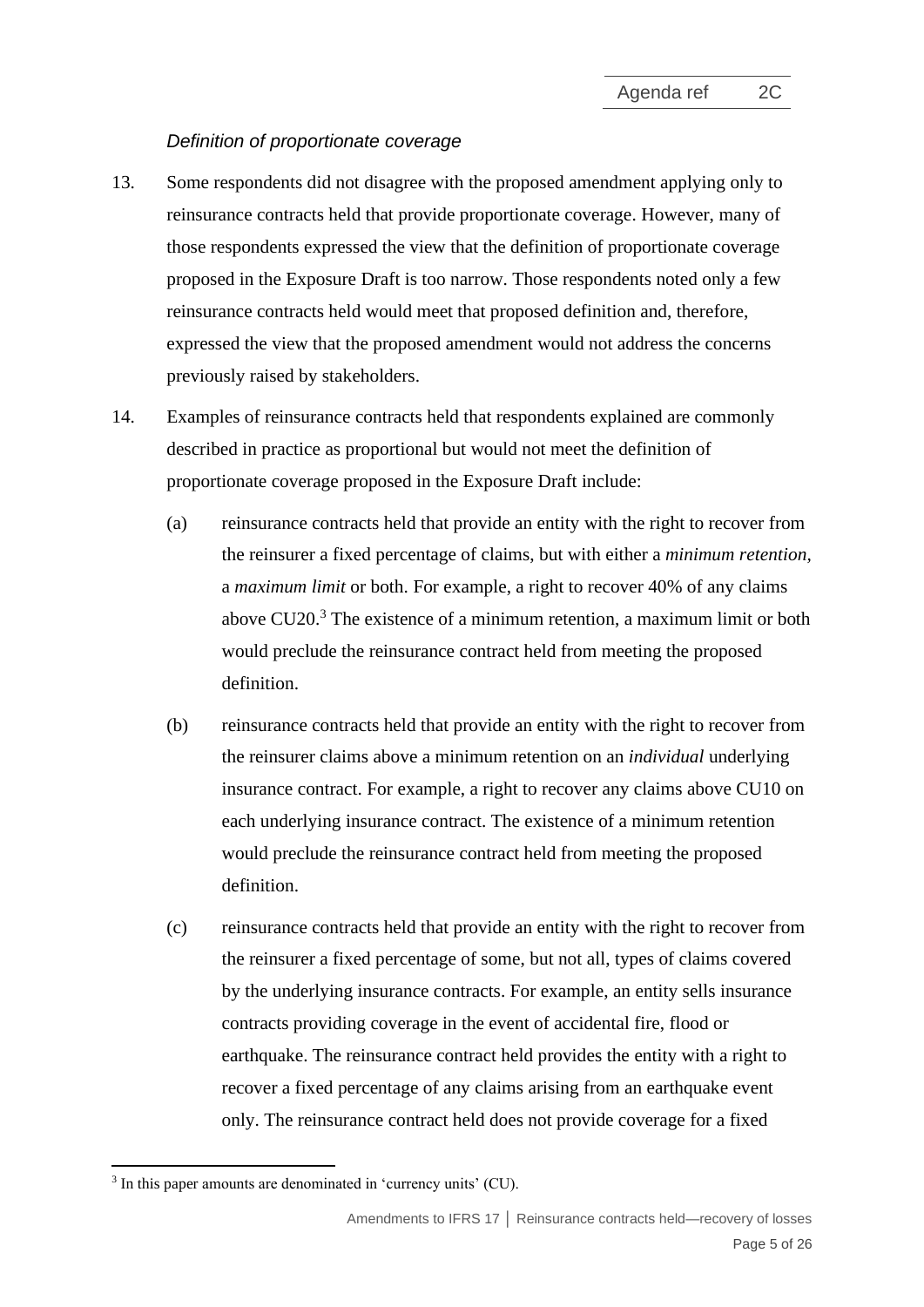percentage of all claims on the underlying insurance contract and therefore would not meet the proposed definition.

- (d) reinsurance contracts held that provide an entity with the right to recover from the reinsurer a fixed percentage of all claims on each individual underlying insurance contract, but the percentage is different for each underlying contract and the entity includes the underlying contracts in the same group. The percentage the entity has a right to recover is not fixed for all contracts in a single group of underlying contracts and, therefore, the reinsurance contract held would not meet the proposed definition.
- 15. Some respondents suggested the Board amend the proposed definition of a reinsurance contract held that provides proportionate coverage to include the contracts described in paragraph [14](#page-4-0) of this paper. To achieve this, some respondents suggested the definition should be a reinsurance contract held that provides an entity with the right to recover from the issuer a *contractually defined portion of each claim* incurred on individual underlying insurance contracts.

#### *All reinsurance contracts held*

- 16. Consistent with feedback during the development of the Exposure Draft, some respondents continued to express the view that the proposed amendment should apply to *all* reinsurance contracts held. For example, in addition to the reinsurance contracts discussed in paragraph [14](#page-4-0) of this paper, those respondents think the amendment should apply to reinsurance contracts held that provide an entity with the right to recover from the reinsurer the aggregate amount of claims from a number of underlying insurance contracts in excess of an aggregate retention amount. For example, a right to recover all claims above a CU200 aggregate retention on all underlying insurance contracts issued in a specified period.
- 17. In those respondents' view, the same accounting mismatch between a reinsurance contract held and onerous underlying insurance contracts would arise regardless of whether the reinsurance contract held provides proportionate coverage or coverage that is not proportionate. Those respondents expressed the view that the proposed amendment would result in an inconsistent accounting treatment of reinsurance contracts that are entered into to achieve the same economic outcome.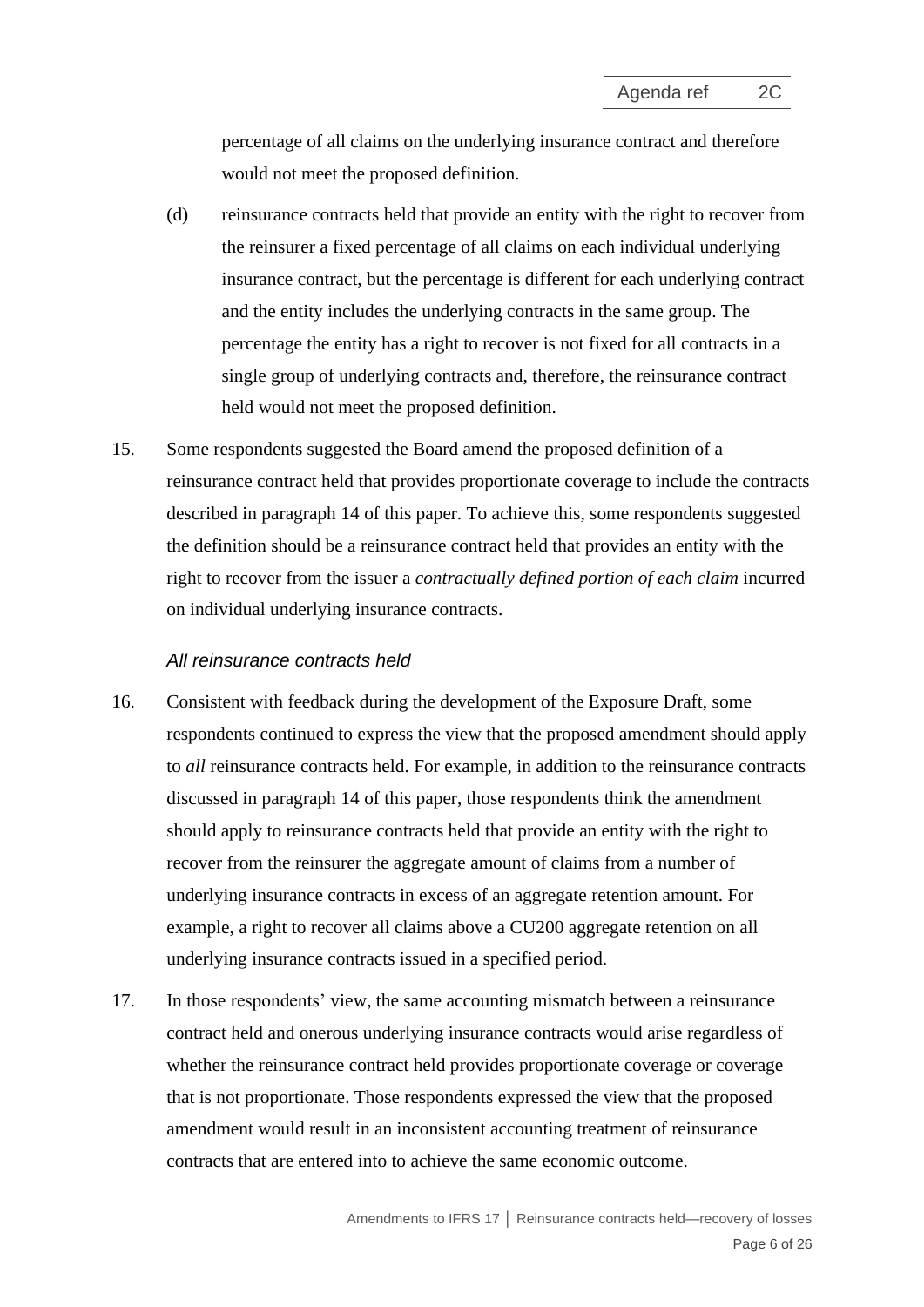- 18. Those respondents noted that IFRS 17 already includes an exception which addresses a similar accounting mismatch between a reinsurance contract held and onerous underlying insurance contracts on *subsequent measurement*. That exception applies to all reinsurance contracts held. In their view, extending the proposed amendment to apply also to all reinsurance contracts held would improve consistency within the Standard by making the accounting at initial recognition consistent with the subsequent accounting.
- 19. Those respondents acknowledged the Board's rationale for limiting the proposed amendment to reinsurance contracts held that provide proportionate coverage. The Board was concerned that the timing mismatch between the recognition of claims on underlying insurance contracts and the recognition of claim recoveries on the reinsurance contract held could not be directly identified for reinsurance contracts held that do not provide proportionate coverage. However, those respondents suggested an alternative amendment that they think would:
	- (a) resolve the accounting mismatch for all types of reinsurance contracts held.
	- (b) address the Board's concerns. In the view of those respondents, the suggested amendment would result in the income on the reinsurance contract held being identified in a direct and consistent way, without arbitrary assumptions or subjective judgements.
- <span id="page-6-0"></span>20. Those respondents suggested the proposed amendment should apply to all reinsurance contracts held by requiring an entity to:
	- (a) identify the percentage of *all* underlying claims the entity *expects* to recover through the reinsurance contract held; and
	- (b) recognise income (loss recovery) on the reinsurance contract held by multiplying the loss on the underlying insurance contracts by that percentage.

## *Proposed calculation*

21. Most respondents that commented on the proposed amendment did not comment on the proposed calculation of income on the reinsurance contract held (loss-recovery calculation). Of those respondents who commented on the proposed loss-recovery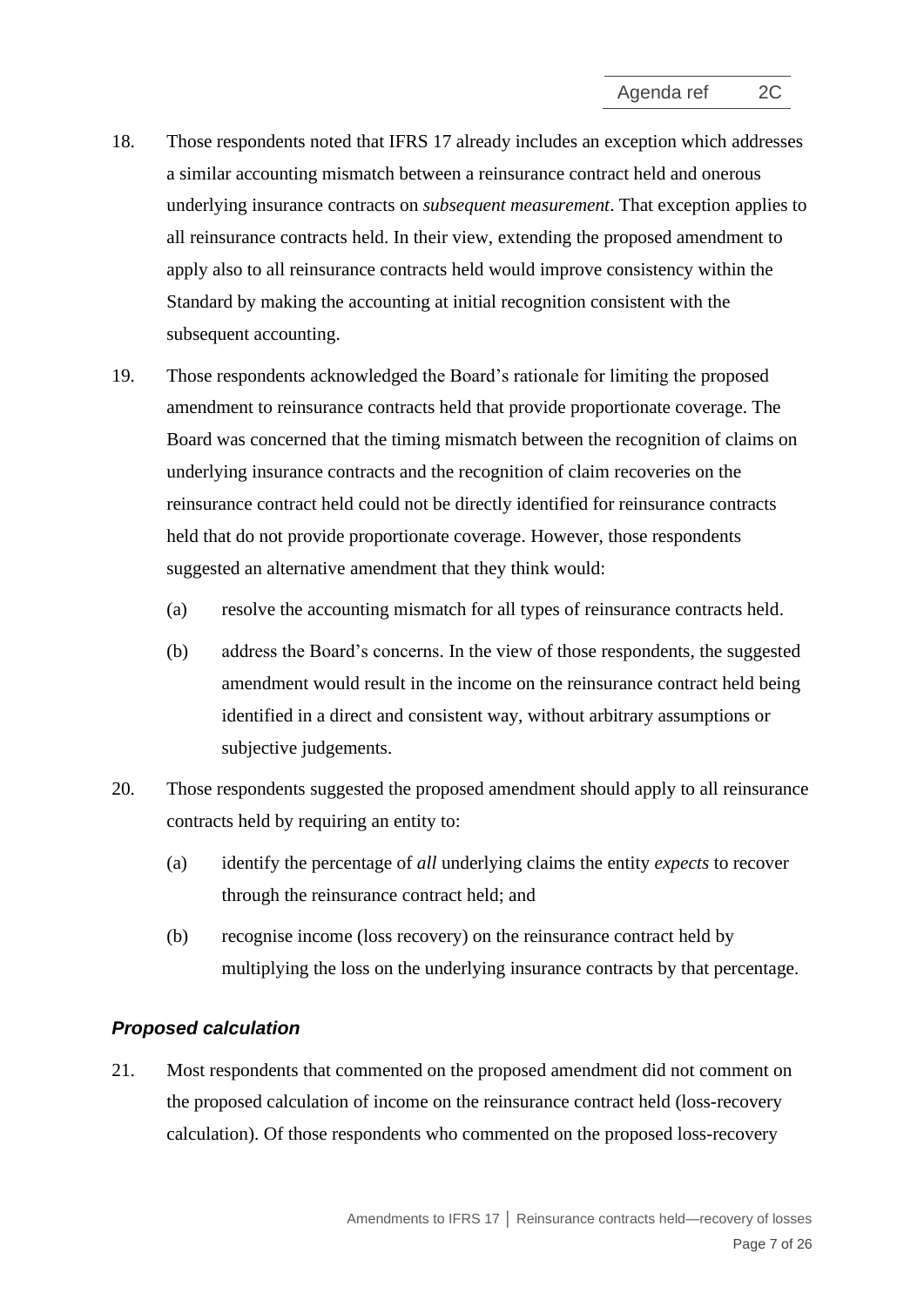<span id="page-7-0"></span>calculation, a small number of respondents expressed support for the calculation and noted that it would be a practical solution.

- 22. As discussed in paragraph [20](#page-6-0) of this paper, some respondents suggested the Board amend the loss-recovery calculation to reflect the extension of the scope of the proposed amendment to all reinsurance contracts held suggested by those respondents.
- <span id="page-7-1"></span>23. Some respondents expressed concerns about the proposed calculation. Particularly:
	- (a) some respondents, including some reinsurance brokers and some insurance industry representative bodies, expressed concerns that the calculation of the loss recovery is determined considering only the connection between claims on the underlying insurance contracts and claims recoveries on the reinsurance contract held. In those respondents' view, although practical to apply, such an approach might not be appropriate. For example, those respondents said that a loss on underlying insurance contracts might result from acquisition costs, rather than claims, and acquisition costs are typically not recoverable from the reinsurer. In their view, an entity should be required to apply judgement to identify the extent to which the net fulfilment cash flows of the reinsurance contract held result from the onerous underlying insurance contracts. Such an approach would require an entity to identify the connections, if any, between:
		- (i) all fulfilment cash flows that contribute to the *loss on the underlying insurance contracts* (for example, premiums, claims, acquisition costs, other expenses and the risk adjustment for non-financial risk); and
		- (ii) all fulfilment cash flows that contribute to the *net cost or net gain on the reinsurance contract held* (for example, reinsurance premiums, claims recoveries, reinsurance commissions and the risk adjustment for nonfinancial risk).
	- (b) some respondents, including a regulator and a national standard-setter, expressed concerns that the proposed amendment could result in an entity recognising income on a reinsurance contract held that is in a net cost position. In those respondents' view, the proposed amendment would not reflect the economics of a reinsurance contract that is in a net cost position and would be open to abuse to achieve an accounting outcome. Those respondents expressed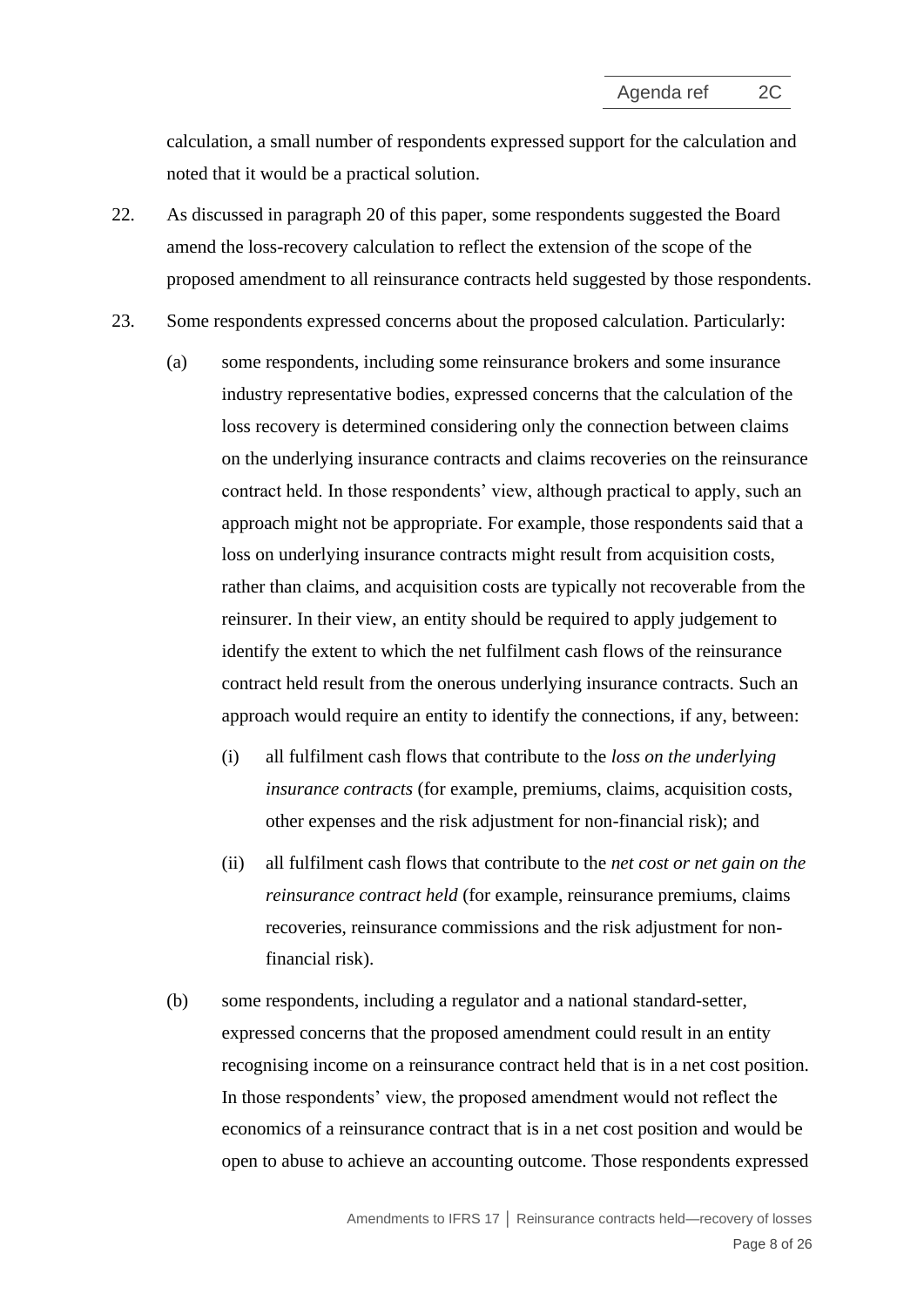concerns that applying the proposed amendment when a reinsurance contract held is in a net cost position would result in the entity deferring losses because the entity would recognise income and, at the same time, increase the net cost it will recognise on the reinsurance contract held over time. In addition, those respondents were concerned that losses would not be visible to users of financial statements. Those respondents suggested the loss recovery should be limited to the amount of any net gain on the reinsurance contract held.

#### *Other feedback*

#### *Proposed footnote in the Basis for Conclusions on IFRS 17*

<span id="page-8-0"></span>24. Some respondents think the proposed footnote to paragraph BC304 of the Basis for Conclusions on IFRS 17 discussed in paragraph [9](#page-3-1) of this paper narrows the Board's previous explanation of proportionate reinsurance contracts in that paragraph. Those respondents suggested the Board does not add the proposed footnote because they think doing so would disrupt implementation of the requirements in paragraph 62 of IFRS 17 for the recognition of reinsurance contracts held, which distinguishes between reinsurance contracts held that provide proportionate coverage and other reinsurance contracts held.

#### *Timing of entering into the reinsurance contract held*

<span id="page-8-1"></span>25. A small number of respondents commented on the proposal that, for the proposed amendment to apply, the reinsurance contract held would need to be recognised before or at the same time as the loss is recognised on the underlying insurance contracts (see paragraph [7\(b\)](#page-2-1) of this paper). Some of those respondents expressed concerns and suggested the Board consider permitting application of the proposed amendment also when the reinsurance contract held is recognised *after* the loss is recognised on the underlying insurance contracts. In contrast, other respondents agreed with the Board's rationale for requiring the reinsurance contract held to be recognised before or at the same time as the loss is recognised.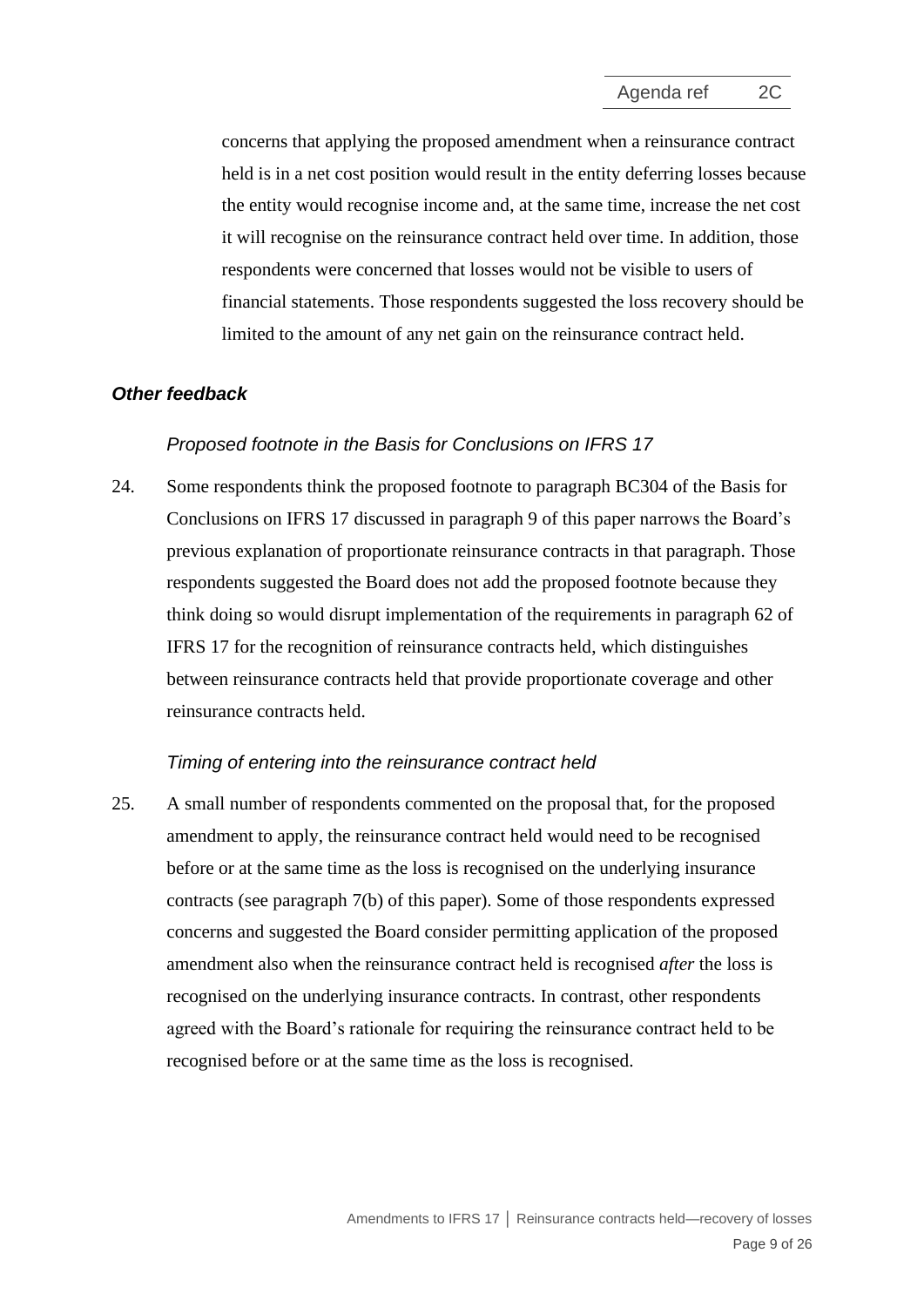## *Guidance on the loss-recovery component*

<span id="page-9-2"></span>26. A small number of respondents asked for clarification or guidance on the accounting treatment for the loss-recovery component of a group of reinsurance contracts held. One respondent suggested that guidance could be provided by extending the illustrative example accompanying the Exposure Draft.

## *Premium allocation approach*

<span id="page-9-0"></span>27. A small number of respondents expressed support for the proposed amendment applying when either the reinsurance contract held or underlying insurance contracts are accounted for applying the premium allocation approach. Some of those respondents asked the Board to clarify that the existing exception in paragraph 66(c)(ii) of IFRS 17 for *subsequent measurement* of a reinsurance contract held when a group of underlying insurance contracts becomes onerous applies when underlying insurance contracts are accounted for applying the premium allocation approach. Those respondents noted that paragraph refers to the contractual service margin of the underlying insurance contracts and that the measurement of insurance contracts applying the premium allocation approach does not include a contractual service margin.

### **Staff analysis and recommendations**

- 28. The staff analysis in this paper is structured as follows:
	- (a) proposed population (paragraphs  $29-42$  $29-42$  of this paper);
	- (b) proposed calculation (paragraphs [43](#page-14-0)–58 of this paper); and
	- (c) other feedback (paragraphs [59](#page-19-0)[‒64](#page-21-0) of this paper).

## *Proposed population*

- <span id="page-9-1"></span>29. The Board limited the scope of the proposed amendment to contracts that meet both the following criteria:
	- (a) reinsurance contracts held for which an entity could identify a known reinsurance claim recovery for each CU1 of underlying insurance claim. For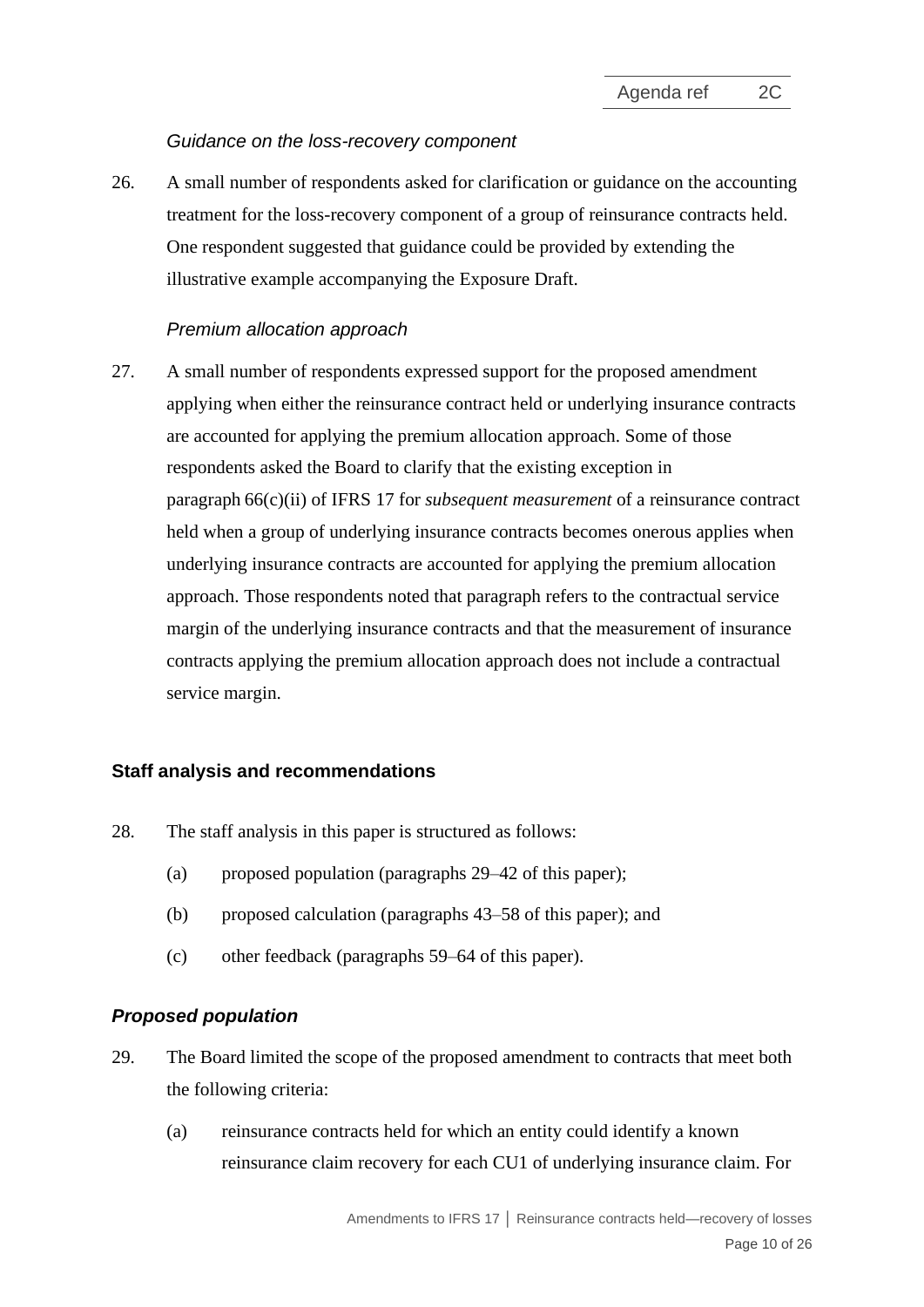example, if an entity has the right to recover 40% of all claims from the reinsurer, the entity can identify a known recovery of CU0.4 for each CU1 of claim. With the scope of the proposed amendment limited in this way, the Board concluded that an entity could identify the loss recovery on the reinsurance contract held by assuming that the loss on the underlying insurance contracts results solely from claims. In the example, if the loss was CU20, the loss recovery would be CU8.

- (b) reinsurance contracts held that provide the entity with the right to recover a fixed percentage of *all* claims incurred on a group of underlying insurance contracts and for which the percentage the entity has a right to recover is fixed for *all* contracts in that group. The Board proposed limiting the scope of the amendment in this way to minimise the operational complexity that would result from applying the proposed amendment.
- <span id="page-10-0"></span>30. Accordingly, a reinsurance contract held is excluded from the scope of the proposed amendment if one or both of the following apply:
	- (a) the reinsurance contract held includes a feature such as a minimum retention or maximum limit. Such features mean that it is not possible to identify a known reinsurance claim recovery for each CU1 of underlying insurance claim. The Board decided not to include such contracts in the scope of the proposed amendment because the Board was concerned that for those contracts an entity would be required to use estimates to identify the loss recovery which may require a more complex loss-recovery calculation compared to the simple calculation proposed by the Board.
	- (b) the reinsurance contract held does not cover, at the same fixed percentage, *all* claims incurred on a *group* of underlying insurance contracts.
- <span id="page-10-1"></span>31. Although the scope of the proposed amendment was limited, the amendment would address stakeholder concerns about the examples of reinsurance contracts held that stakeholders previously provided to the Board to demonstrate an accounting mismatch on initial recognition of onerous underlying insurance contracts. <sup>4</sup> The proposed

<sup>4</sup> Those examples were included in Agenda Paper 2C *Appendix to reinsurance contracts held—onerous underlying insurance contracts* of the January 2019 Board meeting.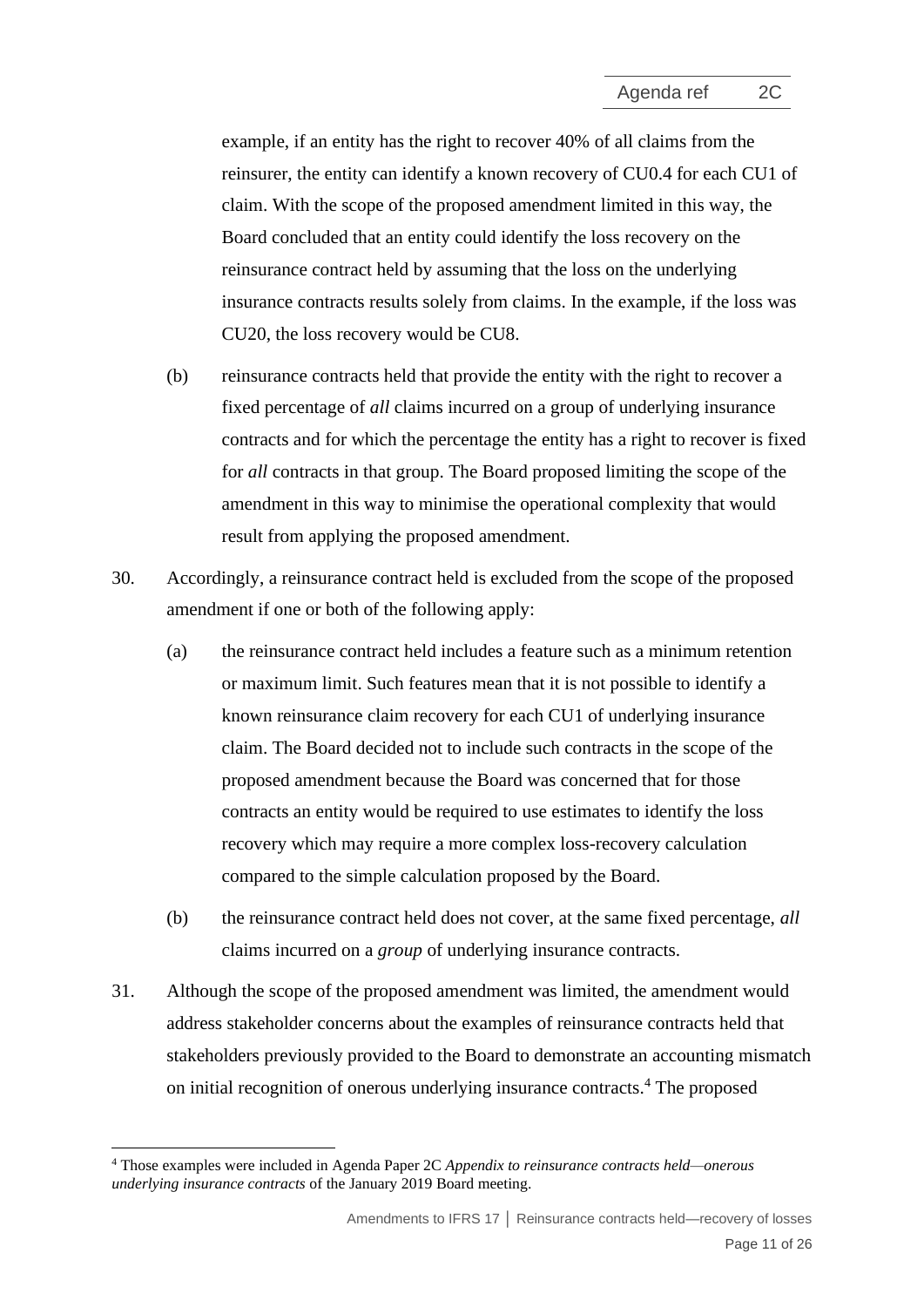amendment would also apply to a wider population of reinsurance contracts held than the examples of reinsurance contracts held provided to the Board. This is because the examples provided to the Board included both premiums and claims that are proportionate, whereas the proposed amendment would require only that claims be proportionate. For reinsurance contracts held to which the proposed amendment would apply, the proposed amendment would address stakeholder concerns in a manner that could be consistently and robustly applied without significant operational implications.

32. However, the feedback from outreach and comment letters provides additional information about common features of reinsurance contracts in practice that would mean that many reinsurance contracts held would not be within the scope of the proposed amendment. In the light of the feedback that the proposed amendment would apply only to a few reinsurance contracts held, the staff analysis considers whether the Board should extend the scope of the proposed amendment.

### *Definition of proportionate coverage*

- 33. Some respondents suggested the Board extend the definition of proportionate coverage proposed in the Exposure Draft to include reinsurance contracts held that are commonly described in practice as proportional, as discussed in paragraph [14](#page-4-0) of this paper. The staff expect that, if the Board were to extend the definition in that way, the amendment might apply to a much larger population of reinsurance contracts held than proposed in the Exposure Draft.
- 34. However, the reasons for which the Board decided to exclude many reinsurance contracts held from the scope of the proposed amendment (as discussed in paragraph [30](#page-10-0) of this paper) apply as much to reinsurance contracts held that are commonly described in practice as proportional (as discussed in paragraph [14](#page-4-0) of this paper) as to other reinsurance contracts held. The staff have not identified a reason to consider amending the definition of a reinsurance contract held that provides proportionate coverage. Therefore, the staff analysis in paragraphs [35](#page-12-0)[–42](#page-13-0) of this paper considers whether the Board should extend the scope of the proposed amendment to apply to all reinsurance contracts held.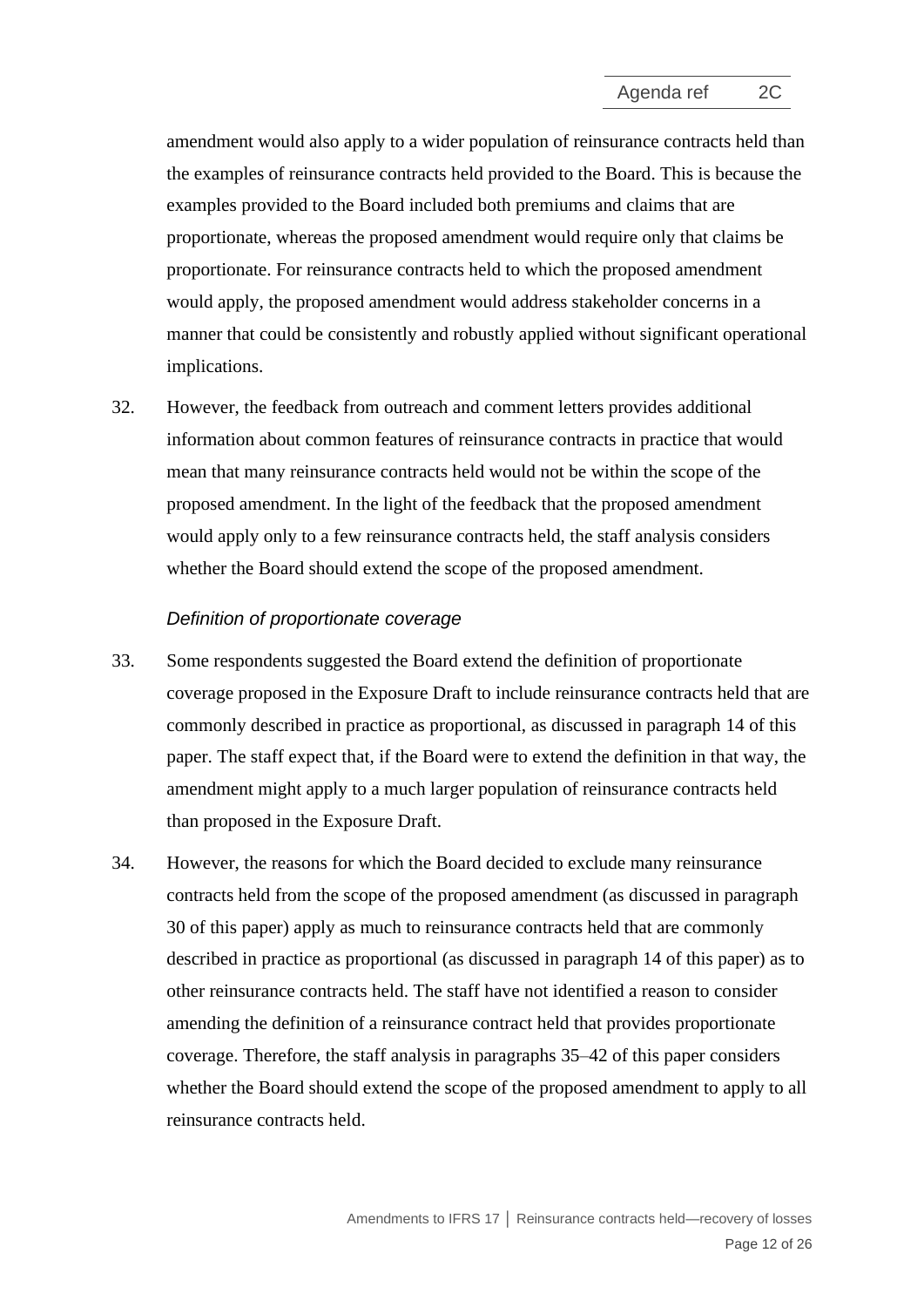#### *All reinsurance contracts held*

- <span id="page-12-0"></span>35. As noted in paragraphs [29–](#page-9-1)[31](#page-10-1) of this paper, the Board limited the scope of the proposed amendment to apply only when a loss on an underlying insurance contract has a *known* recovery from the reinsurance contract held. The Board concluded that the limitation was appropriate, considering that the proposed amendment would be an exception to the principles of the Standard and would result in the recognition of income immediately in profit or loss before any service is received. In addition, the proposed limited scope meant that the loss recovery could be calculated applying a simplified approach.
- <span id="page-12-1"></span>36. The staff note that the respondents who suggested the proposed amendment apply to all reinsurance contracts held suggested the calculation should be applied based on the *total expected* recovery from the reinsurance contract held. Those respondents expressed the view that such an approach would be consistent with the measurement requirements in IFRS 17 which are based on expected cash flows.
- 37. In those respondents' view, such an approach would address the Board's concerns that, for reinsurance contracts held that do not provide proportionate coverage, the timing mismatch between the recognition of claims on underlying insurance contracts and the recognition of claim recoveries on the reinsurance contract held could not be directly identified. Those respondents think that the mismatch can be identified based on estimates that are required by IFRS 17.
- 38. Consider an example of a reinsurance contract held that provides the entity with the right to recover from the reinsurer 40% of the aggregate of claims above CU200 on a number of underlying insurance contracts. Assume the entity expects total claims of CU1,200 on the underlying insurance contracts and accordingly expects total reinsurance claim recoveries of CU400. The percentage of all underlying claims the entity expects to recover from the reinsurance contract held is 33%. Those respondents suggested that if a loss of CU15 is recognised on an individual underlying insurance contract, an entity should recognise a loss recovery of CU5 (CU15 x 33%).
- 39. The staff are persuaded by the view that a loss-recovery calculation based on total expected reinsurance recoveries would be consistent with the general measurement requirements of IFRS 17 that are comprehensively based on expectations about future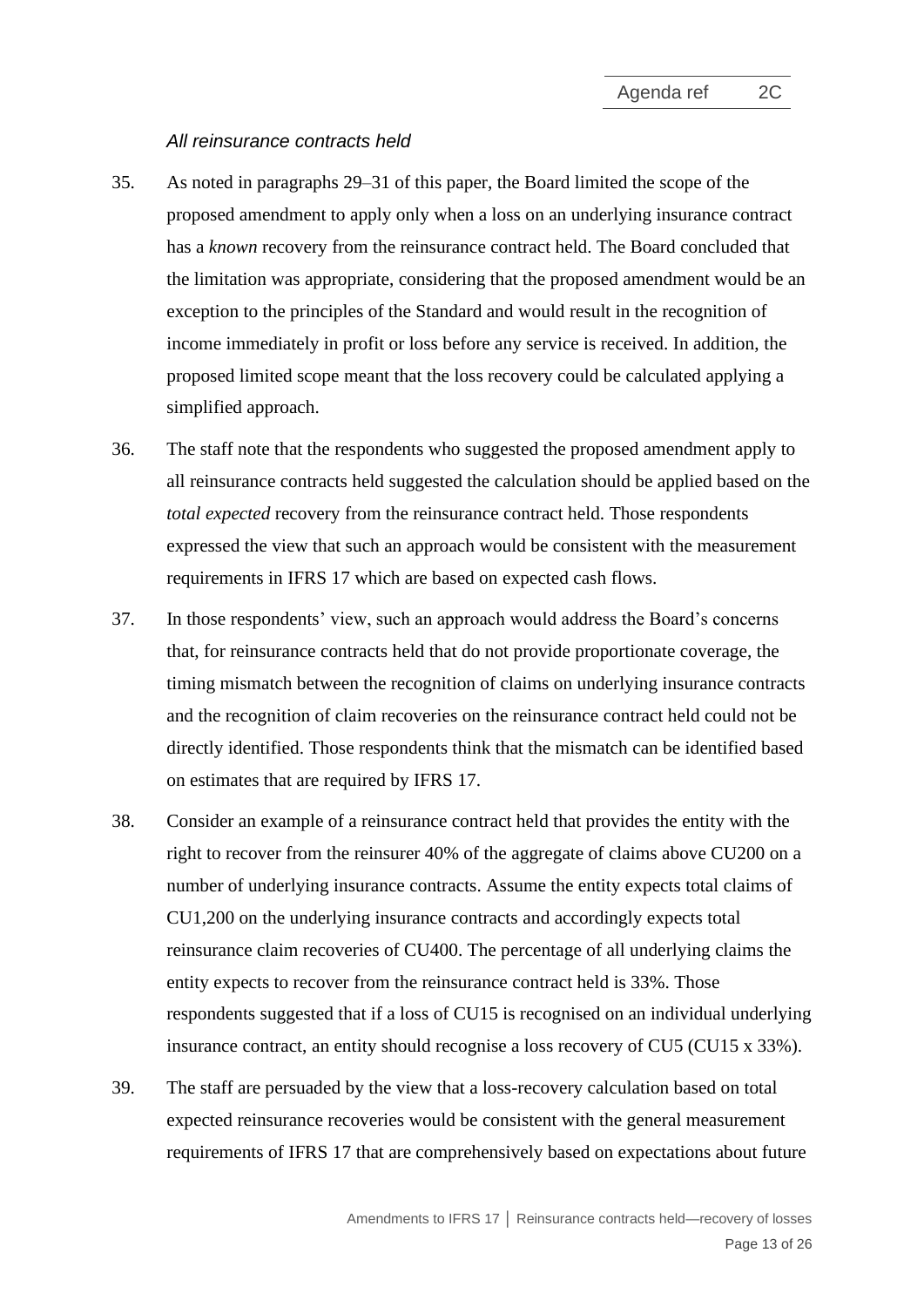cash flows.<sup>5</sup> In addition, the staff agree with some respondents that requiring the proposed amendment to apply to all reinsurance contracts held would increase comparability between reinsurance contracts held that are entered into to achieve the same outcome.

- 40. The suggestion from respondents in paragraph [36](#page-12-1) of this paper would maintain some of the simplicity of the amendment proposed in the Exposure Draft because it builds on the proposed loss-recovery calculation whereby an entity would assume the loss on underlying insurance contracts is caused by claims and multiple the loss by a lossrecovery percentage to determine the loss recovery.
- 41. The consequence of the suggestion is that the proposed loss-recovery calculation may not be as simple to apply for reinsurance contracts held that are outside the scope of the proposed amendment in the Exposure Draft. This was one of the reasons the Board limited the scope of the proposed amendment in the Exposure Draft. In some circumstances, to determine the total percentage of claims an entity expects to recover from the reinsurance contract held, the entity would be required to identify all expected claims across more than one group of underlying insurance contracts, including expected claims on insurance contracts expected to be issued in the future. However, the staff note that IFRS 17 already requires an entity to have that information for the purpose of determining the cash flows in the measurement of the reinsurance contract held. In addition, some respondents expressed the view that applying the proposed loss-recovery calculation based on the total percentage of claims an entity expects to recover from a reinsurance contract held would not add significant operational complexity.
- <span id="page-13-0"></span>42. In the light of the feedback from outreach and comment letters, the staff view is that, on balance, the benefit of extending the proposed amendment to apply to all reinsurance contracts held would outweigh the cost. Therefore, the staff recommend the Board extend the scope of the proposed amendment to IFRS 17 to require an entity to adjust the contractual service margin of a group of reinsurance contracts held, and as a result recognise income, when the entity recognises a loss on initial

<sup>5</sup> For example, IFRS 17 requires the measurement of insurance contracts to include expected cash outflows over which the entity has discretion (see paragraph B65 of IFRS 17 and paragraphs BC169–BC170 of the Basis for Conclusions on IFRS 17).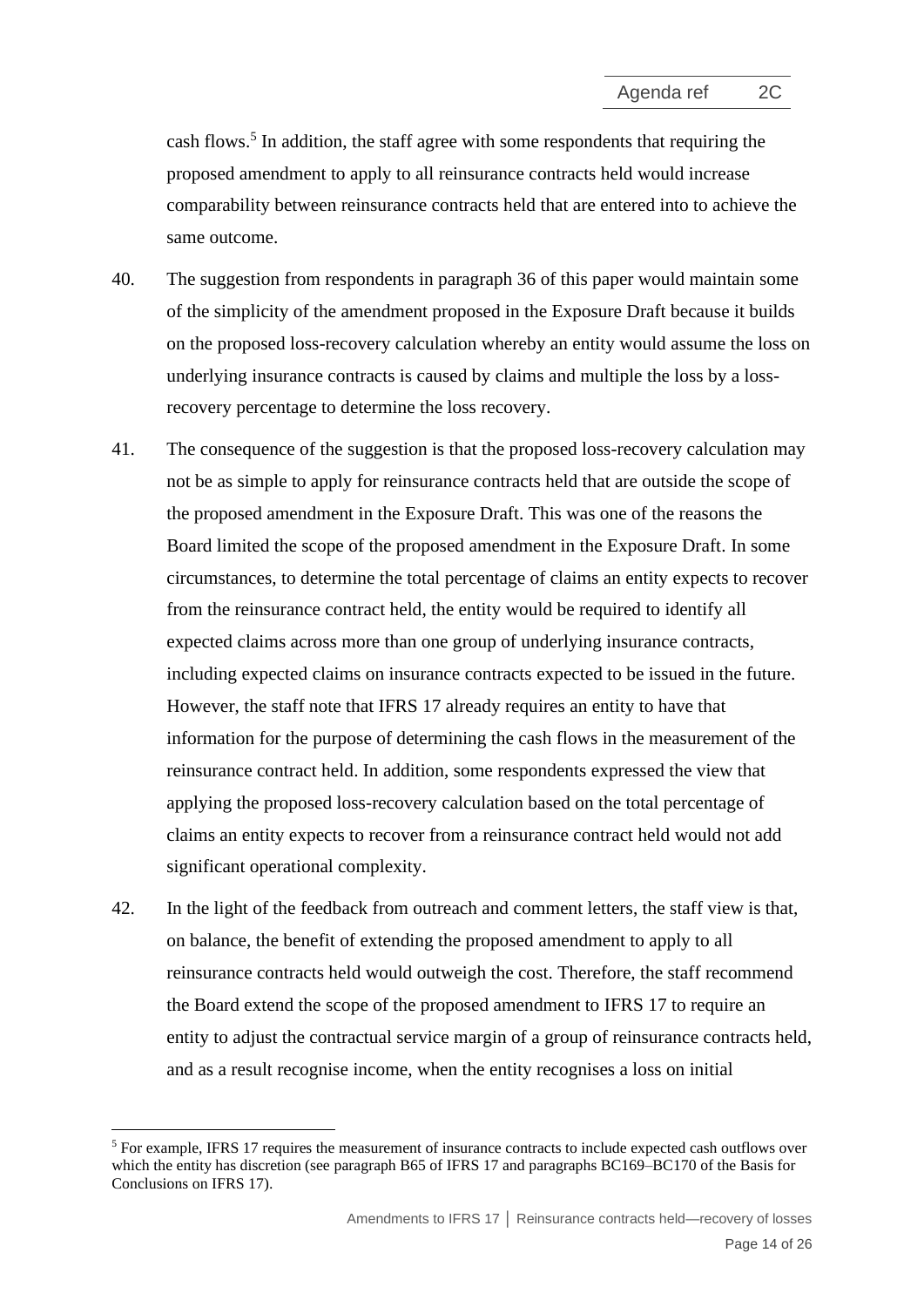recognition of an onerous group of underlying insurance contracts, or on addition of onerous contracts to that group.

#### **Question 1 for Board members**

Do you agree the Board should extend the scope of the proposed amendment to IFRS 17 to require an entity to adjust the contractual service margin of a group of reinsurance contracts held, and as a result recognise income, when the entity recognises a loss on initial recognition of an onerous group of underlying insurance contracts, or on addition of onerous contracts to that group?

## *Proposed calculation*

- <span id="page-14-1"></span><span id="page-14-0"></span>43. Some respondents expressed concerns about the proposed loss-recovery calculation. Specifically, as discussed in paragraph [23](#page-7-1) of this paper, some respondents expressed concerns about:
	- (a) the assumption that a loss on underlying insurance contracts is caused by claims, without considering any other cash flows that contribute to the loss; and
	- (b) the calculation being based on the connection between insurance claims and reinsurance claim recoveries, without considering whether the reinsurance contract held is in an overall net gain or net cost position.

## <span id="page-14-2"></span>*Assumption that a loss on underlying insurance contracts is caused by claims*

- 44. In regard to the concern discussed in paragraph [43\(a\)](#page-14-1) of this paper, the staff note that the loss on underlying insurance contracts results from all fulfilment cash flows. This includes premiums, claims, insurance acquisition cash flows, other expenses allocated to the group of insurance contracts and the risk adjustment for non-financial risk. The staff think that any attempt to identify a loss as arising from specific cash flows would be arbitrary.
- <span id="page-14-3"></span>45. In developing the proposed amendment, the Board decided that it was necessary to make a simplified assumption about the cause of a loss when identifying how much of the loss is recovered through a reinsurance contract held. Without that assumption, an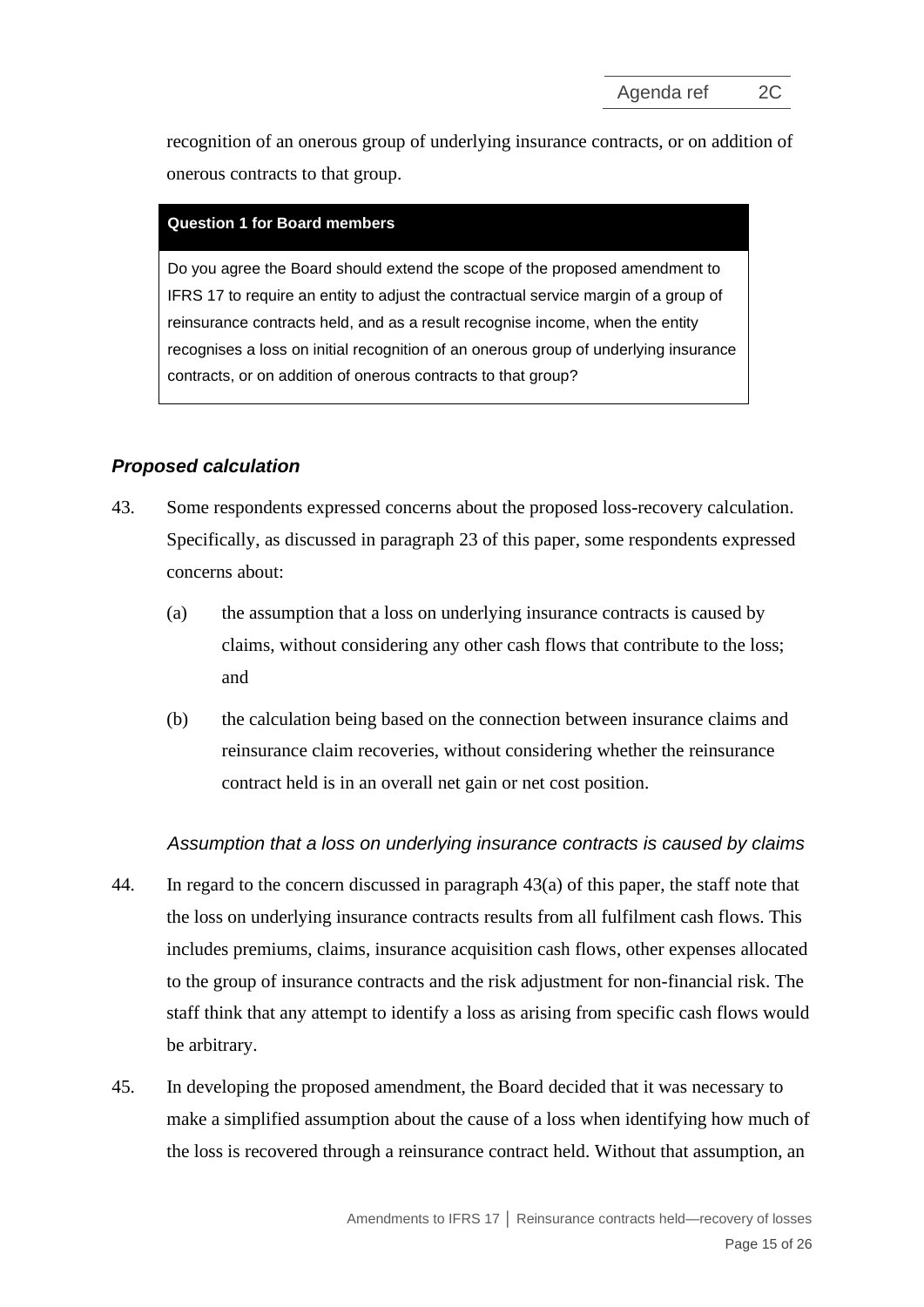entity would be required to identify the connection between all fulfilment cash flows in the measurement of the insurance contract issued and all fulfilment cashflows in the measurement of the reinsurance contract held. In the Board's view, doing so would often be complex and burdensome, and could itself require arbitrary assumptions—in particular, this would be difficult when a reinsurance contract held covers many underlying insurance contracts. In addition, because arbitrary assumptions would be required, the result would not be comparable between entities.

46. In the staff view, the Board's rationale for proposing a simplified approach continues to hold. An assumption that the loss on insurance contracts is caused solely by claims would be operationally simple and would reflect fully the connection between insurance claims and reinsurance claim recoveries.

# *Calculation based on the connection between insurance claims and reinsurance claim recoveries*

- 47. In regard to the concern discussed in paragraph [43\(b\)](#page-14-2) of this paper, the staff note that those respondents were supportive of the result of applying the proposed amendment in scenarios in which the loss recovery is equal to the net gain on a reinsurance contract held. That would be the result of applying the proposed amendment in scenarios in which both premiums and claims are proportionate. However, those respondents disagreed with the result of applying the proposed amendment in scenarios in which the loss recovery is more than the net gain, or the reinsurance contract held is in a net cost position. That would be the result of applying the proposed amendment in scenarios in which premiums are not proportionate.
- 48. Example 1 in Appendix A to this paper demonstrates the result of applying the proposed amendment in the Exposure Draft when both premiums and claims are proportionate. The amounts recognised in profit or loss are included in the following tables.

| <b>IFRS 17 as originally issued</b> | <b>Recognised</b> | <b>Recognised</b> |
|-------------------------------------|-------------------|-------------------|
|                                     | immediately       | over time         |
| Insurance contracts issued          | (50)              |                   |
| Reinsurance contracts held          |                   | 20                |
| Profit/(loss)                       | (50)              | 20                |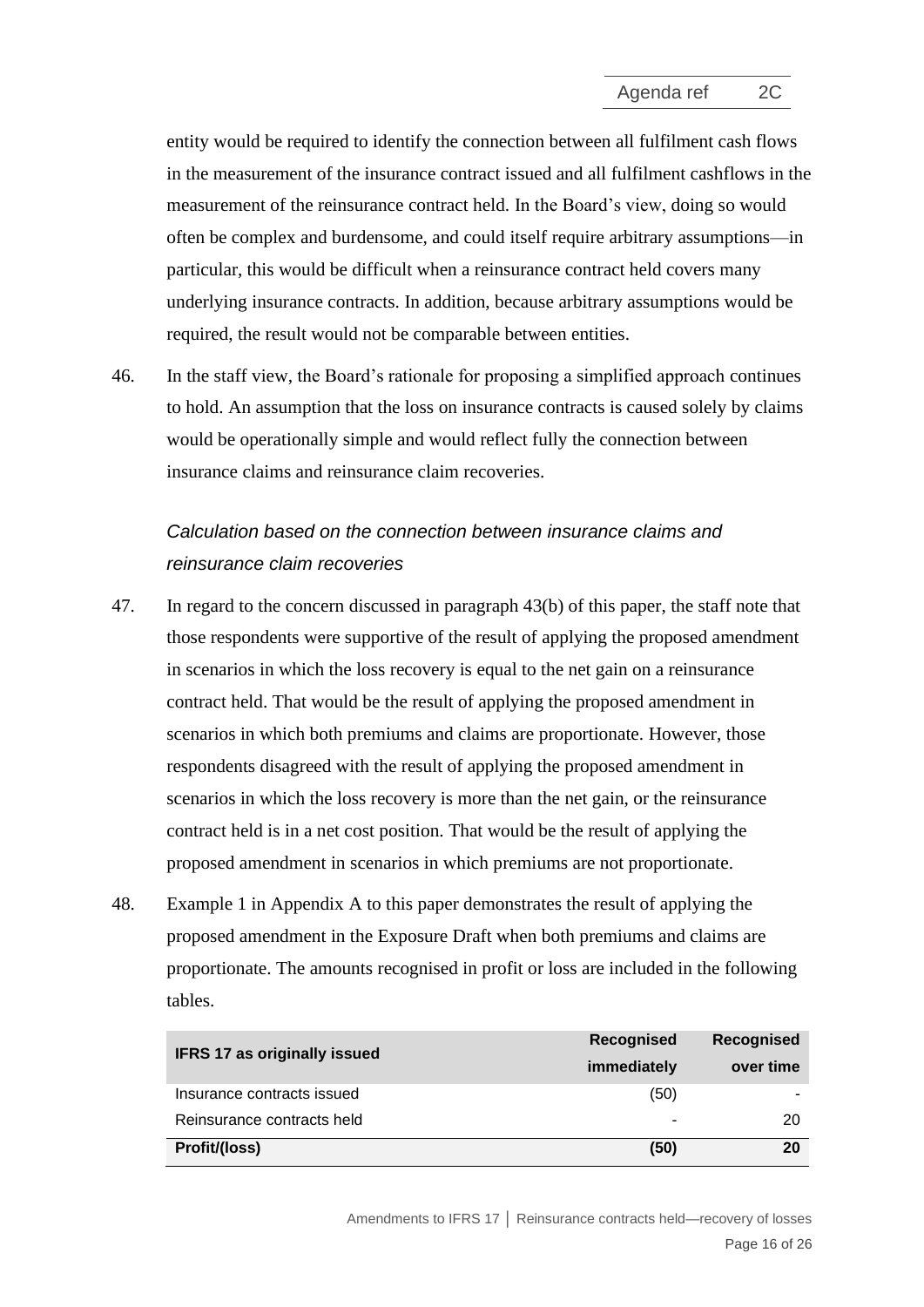|                                          | <b>Recognised</b> | Recognised |  |
|------------------------------------------|-------------------|------------|--|
| Proposed amendment in the Exposure Draft | immediately       | over time  |  |
| Insurance contracts issued               | (50)              |            |  |
| Reinsurance contracts held               | 20                |            |  |
| Profit/(loss)                            | (30)              |            |  |

- 49. The result of applying the proposed amendment in Example 1 reflects that, when both premiums and claims are proportionate, a reinsurance contract held acts similarly to a profit-sharing contract.
- 50. Example 2 and Example 3 in Appendix A to this paper demonstrate the results of applying the proposed amendment when premiums are not proportionate. In Example 3, the reinsurance contract held is in a net cost position and the amounts recognised in profit or loss are included in the following tables.

| <b>IFRS 17 as originally issued</b> | <b>Recognised</b> | <b>Recognised</b> |
|-------------------------------------|-------------------|-------------------|
|                                     | immediately       | over time         |
| Insurance contracts issued          | (50)              |                   |
| Reinsurance contracts held          |                   | (5)               |
| Profit/(loss)                       | (50)              | (5)               |

| Proposed amendment in the Exposure Draft | <b>Recognised</b> | <b>Recognised</b> |  |
|------------------------------------------|-------------------|-------------------|--|
|                                          | immediately       |                   |  |
| Insurance contracts issued               | (50)              |                   |  |
| Reinsurance contracts held               | 20                | (25)              |  |
| Profit/(loss)                            | (30)              | (25)              |  |

- 51. Some respondents expressed concerns that in Example 2 and Example 3, the result of applying the proposed amendment could be viewed as the deferral of a loss. In these examples, the premiums are not proportionate and, in contrast to Example 1, the reinsurance contract held does not act like a profit-sharing contract. In Example 3, the loss recovery of CU20 recognised immediately reflects the amount of the CU50 loss the entity expects to recover from the reinsurer. The net cost of CU25 recognised over time reflects the amount the reinsurer charges the entity for *all* reinsurance coverage the entity will receive. That reinsurance coverage includes:
	- (a) the right to recover CU20 of the CU50 expected loss;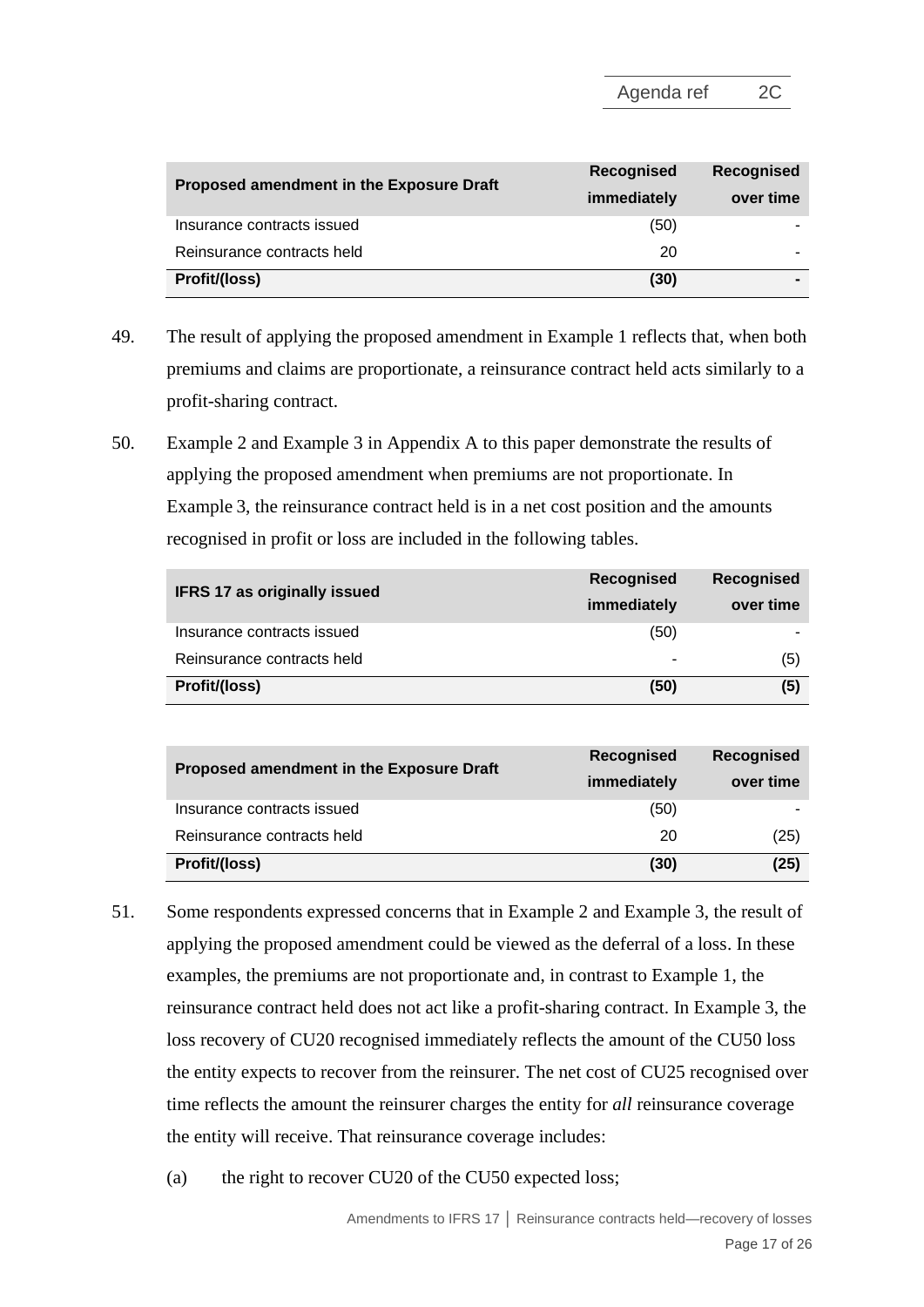- (b) the right to recover CU40 of CU100 expected claims in addition to the expected loss; and
- (c) the right to recover amounts relating to any *unexpected* claims.
- 52. In addition, the cost could relate, in part, to recovery of expenses other than claims.
- 53. Some respondents expressed concerns that in Example 2 and Example 3 losses would not be visible to users of financial statements. However, the staff note that applying the reconciliation requirement in paragraph 100 of IFRS 17, an entity would disclose both the loss component on underlying insurance contracts and the loss-recovery component on a reinsurance contract held. Those disclosures would provide users of financial statements with information about the amount of losses on insurance contracts issued and the extent to which those losses are recoverable through reinsurance contracts held.
- <span id="page-17-0"></span>54. Some respondents expressed concerns that, in Example 2 and Example 3, the proposed amendment would be open to abuse. Consider the following example. An entity issues an insurance contract with premiums of CU280 and expected claims of CU300. The insurance contract is onerous and the entity recognises a loss of CU20. At the same time, the entity purchases a reinsurance contract held to recover 100% of underlying claims for a reinsurance premium of CU300. In that example, if claims occur as expected, the reinsurance contract held has no overall effect on the net cash flows of the entity. With or without the reinsurance contract held the entity has a net cash outflow of CU20. However, applying the proposed amendment, the entity would recognise a loss recovery of CU20 at the same time it recognised the loss of CU20 (net effect of zero in profit or loss on day one) and a net cost of CU20 would be recognised over time.
- 55. The staff note that in the example in paragraph [54](#page-17-0) of this paper, the entity has a right to recover from the reinsurer both expected claims and any unexpected claims and that the entity will receive service from the reinsurer over time. The CU20 net cost that would be recognised over time would reflect the net cost of the service the entity is receiving from the reinsurer. In addition, the proposed amendment would apply only when the reinsurance contract held is recognised before or at the same time as the loss is recognised on the underlying insurance contract. In the staff view, that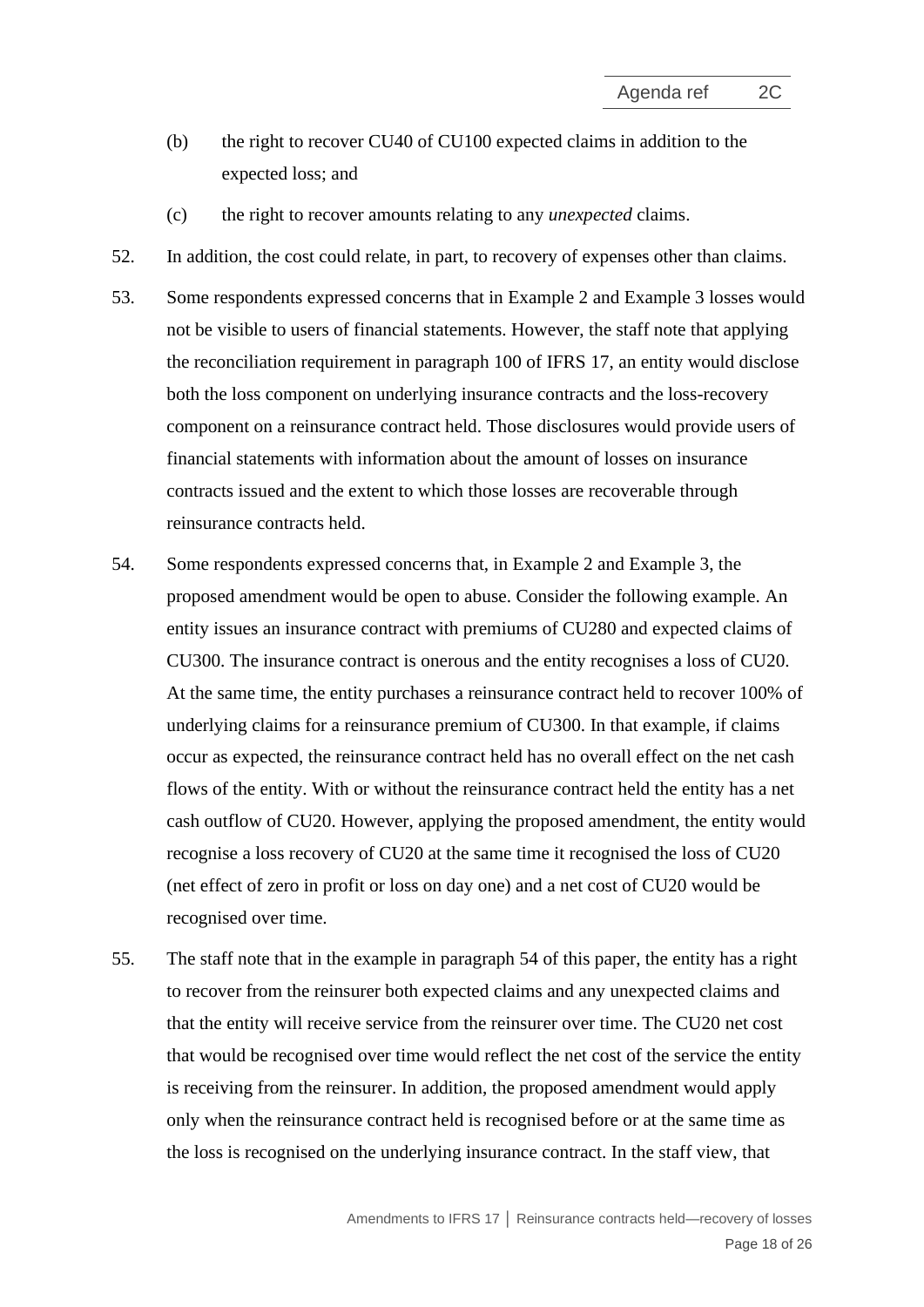requirement, in addition to the requirement to disclose the loss component and the loss-recovery component, should limit the possibility of abuse.

- <span id="page-18-1"></span>56. The staff understand why some respondents think that useful information would be provided by limiting the amendment to the amount of any net gain on a reinsurance contract held so that the amendment would apply only in scenarios such as Example 1. However, the staff note that such an approach would apply only when the reinsurance contract held covers only one underlying insurance contract. When a reinsurance contract held covers many underlying insurance contracts, it is often not possible to identify the extent to which the overall net gain or net cost relates to each individual underlying insurance contract. The staff think the Board should not require an entity to separate a reinsurance contract held in this way, for the reasons set out in paragraph [45](#page-14-3) of this paper.
- 57. Considering the analysis in paragraphs 43–[56](#page-18-1) of this paper, the staff continue to hold the view that the proposed loss-recovery calculation (amended to reflect the recommended extension of the scope of the proposed amendment in paragraph [42](#page-13-0) of this paper) would:
	- (a) address stakeholder concerns about an accounting mismatch on initial recognition of onerous underlying insurance contracts;
	- (b) be operationally simple for entities to apply; and
	- (c) provide comparable, transparent and useful information for users of financial statements.
- <span id="page-18-0"></span>58. Therefore, the staff recommend the Board amend the proposed calculation of income, as a consequence of the extension of the scope of the proposed amendment, to require an entity to determine the amount of a loss recovered from a reinsurance contract held by multiplying:
	- (a) the loss recognised on the group of underlying insurance contracts; and
	- (b) the percentage of claims on underlying insurance contracts the entity expects to recover from the reinsurance contract held.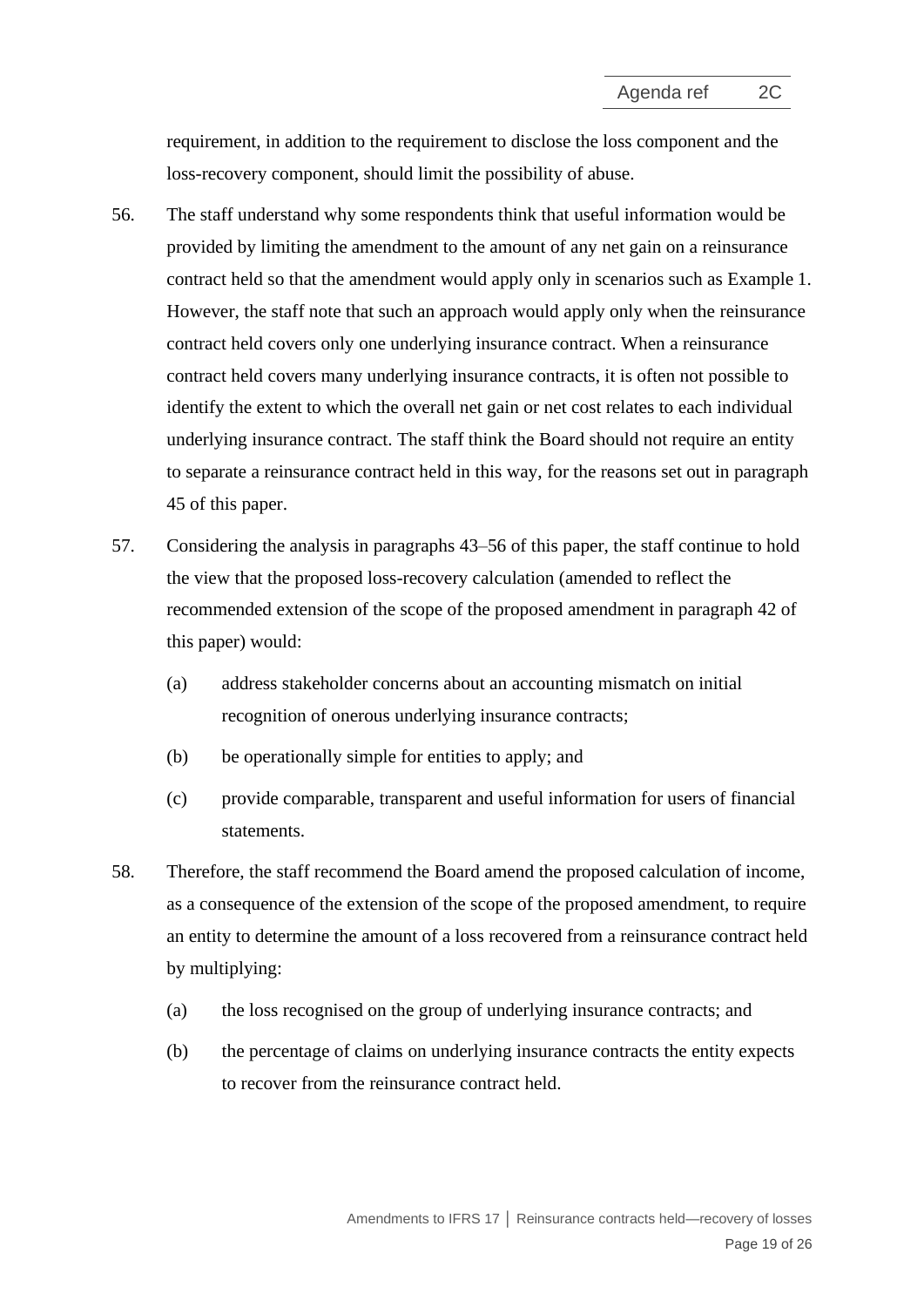#### **Question 2 for Board members**

Do you agree the Board should amend the proposed calculation of income, as a consequence of the extension of the scope of the proposed amendment, to require an entity to determine the amount of a loss recovered from a reinsurance contract held by multiplying:

- (a) the loss recognised on the group of underlying insurance contracts; and
- (b) the percentage of claims on underlying insurance contracts the entity expects to recover from the reinsurance contract held?

#### *Other feedback*

#### *Proposed footnote in the Basis for Conclusions on IFRS 17*

- <span id="page-19-0"></span>59. As discussed in paragraph [24](#page-8-0) of this paper, some respondents think the proposed footnote to paragraph BC304 of the Basis for Conclusions on IFRS 17 narrows the Board's previous explanation of proportionate reinsurance in that paragraph. A distinction between reinsurance contracts held that provide proportionate coverage and other reinsurance contracts held already exists in IFRS 17 for the purpose of the requirements to recognise reinsurance contracts held in paragraph 62 of IFRS 17. As a simplification to the general recognition requirements in IFRS 17, paragraph 62 of IFRS 17 requires an entity to recognise a reinsurance contract held that provides proportionate coverage at the later of the beginning of the coverage period or initial recognition of the first underlying insurance contract.
- 60. When developing the proposed amendment, the Board observed that some stakeholders had interpreted the explanation of proportionate coverage in paragraph BC304 of the Basis for Conclusions on IFRS 17 differently to what the Board intended. The proposed footnote was intended to clarify the Board's original intention and would be consistent with the proposed definition of proportionate coverage in the Exposure Draft. However, the staff note that the footnote would no longer be necessary in the context of the proposed amendment if the Board were to agree with the staff recommendation that the proposed amendment apply to all reinsurance contracts held (see paragraph [42](#page-13-0) of this paper). In addition, in the light of the feedback from outreach and comment letters, the staff think that adding the footnote at this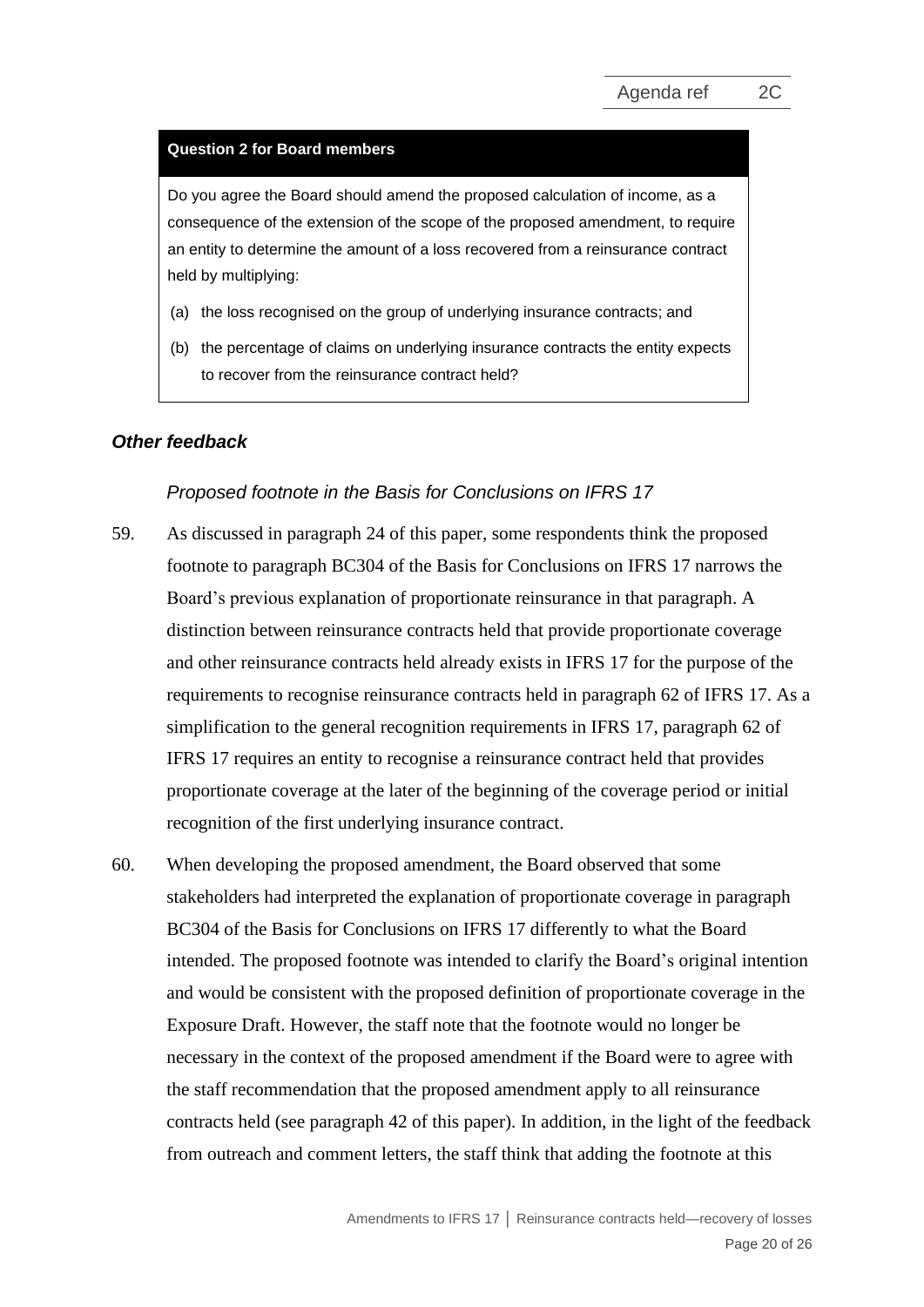stage of implementation would likely disrupt rather than support implementation. Therefore, the staff recommend the Board does not add the proposed footnote to paragraph BC304 of the Basis for Conclusions on IFRS 17.

#### *Timing of entering into the reinsurance contract held*

61. As discussed in paragraph [25](#page-8-1) of this paper, a small number of respondents expressed concerns that the proposed amendment would not apply when a reinsurance contract held is recognised after a loss is recognised on initial recognition of an underlying insurance contract. As explained in paragraph BC85 of the Basis for Conclusions on the Exposure Draft, the Board concluded that such a condition is necessary to ensure that the recovery of losses is recognised at the same time as the losses. In the staff view, the Board's rationale continues to hold. An accounting mismatch cannot exist on initial recognition of a loss on an underlying insurance contract if the reinsurance contract held does not exist at the time the loss is recognised. In addition, as discussed in paragraph [54](#page-17-0) of this paper, this condition would limit the possibility of abuse of the proposed amendment. Therefore, the staff recommend the Board confirm that the amendment to IFRS 17 would apply only when the reinsurance contract held is recognised before or at the same time as the loss is recognised on the underlying insurance contracts.

#### *Guidance on the loss-recovery component*

- 62. As discussed in paragraph [26](#page-9-2) of this paper, a small number of respondents asked for guidance on the loss-recovery component of a group of reinsurance contracts held. Tracking a loss-recovery component of a group of reinsurance contracts held is necessary both when applying:
	- (a) the proposed amendment in the Exposure Draft; and
	- (b) paragraph  $66(c)(ii)$  of IFRS 17 for subsequent measurement.
- 63. The loss-recovery component of a group of reinsurance contracts held is akin to the loss component of a group of insurance contracts issued and, therefore, is accounted for in a consistent manner. The staff will consider either extending the illustrative example accompanying the Exposure Draft or providing educational material on the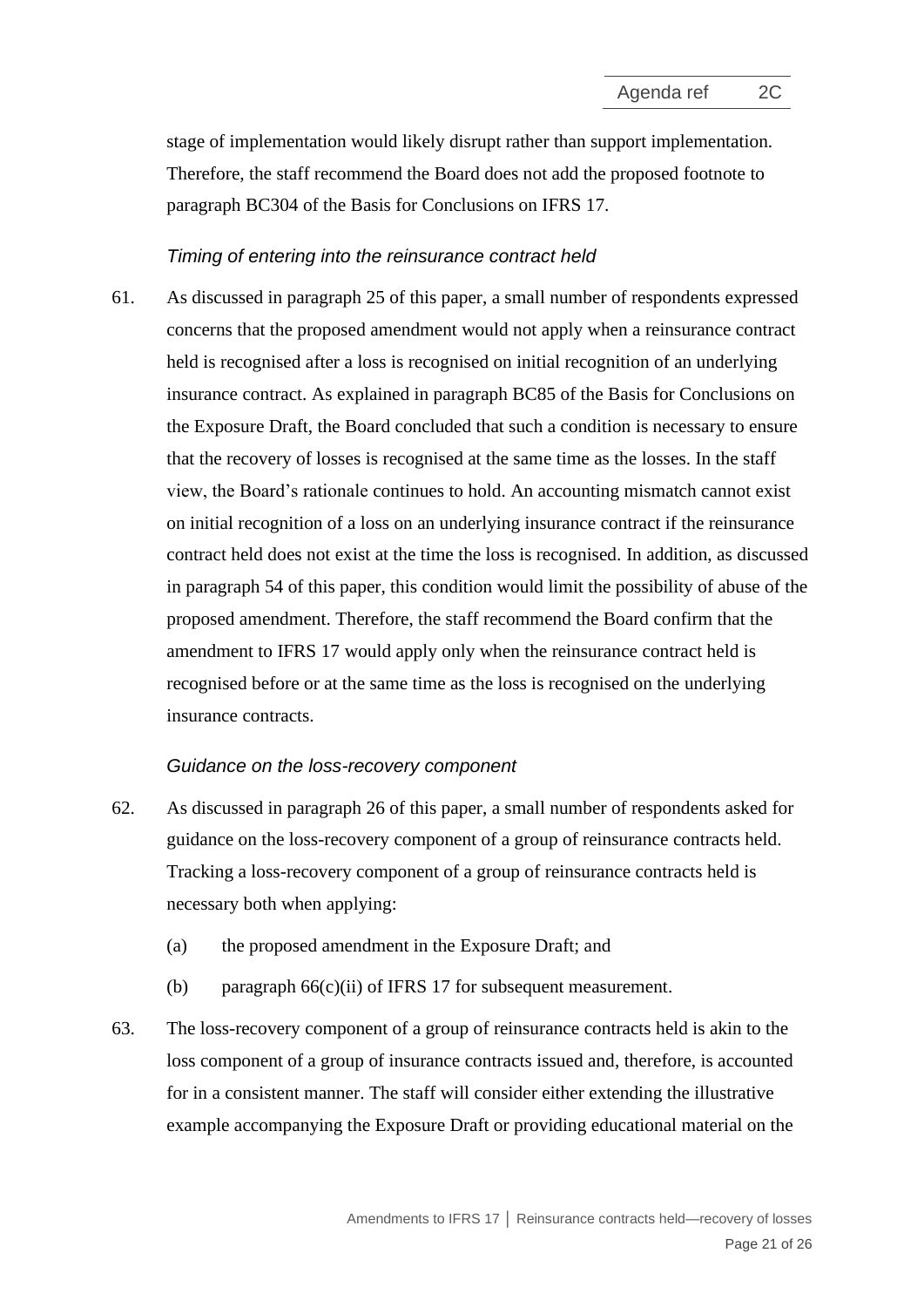treatment of a loss-recovery component to provide guidance on the measurement of the loss-recovery component.

### *Premium allocation approach*

<span id="page-21-0"></span>64. As discussed in paragraph [27](#page-9-0) of this paper, a small number of respondents said that while the proposed amendment would apply when underlying insurance contracts are measured applying the general model or the premium allocation approach, the requirement in paragraph 66(c)(ii) of IFRS 17 for subsequent measurement appears to apply only when underlying insurance contracts are measured applying the general model. That paragraph refers to the contractual service margin of the underlying insurance contracts. The measurement of insurance contracts applying the premium allocation approach does not include a contractual service margin. In the staff view, the Board intended that paragraph to apply also when underlying insurance contracts are measured applying the premium allocation approach. However, the staff think the premium allocation approach was overlooked in the drafting. Therefore, the staff recommend the Board clarify, in the final amendments to IFRS 17, that paragraph 66(c)(ii) of IFRS 17—for subsequent measurement of a group of reinsurance contracts held when a group of underlying insurance contracts become onerous—applies when underlying insurance contracts are measured applying the premium allocation approach.

#### **Question 3 for Board members**

Do you agree the Board should:

- (a) not add the proposed footnote to paragraph BC304 of the Basis for Conclusions on IFRS 17;
- (b) confirm that the amendment to IFRS 17 would apply only when the reinsurance contract held is recognised before or at the same time as the loss is recognised on the underlying insurance contracts; and
- (c) clarify, in the final amendments to IFRS 17, that paragraph 66(c)(ii) of IFRS 17—for subsequent measurement of a group of reinsurance contracts held when a group of underlying insurance contracts become onerous applies when underlying insurance contracts are measured applying the premium allocation approach?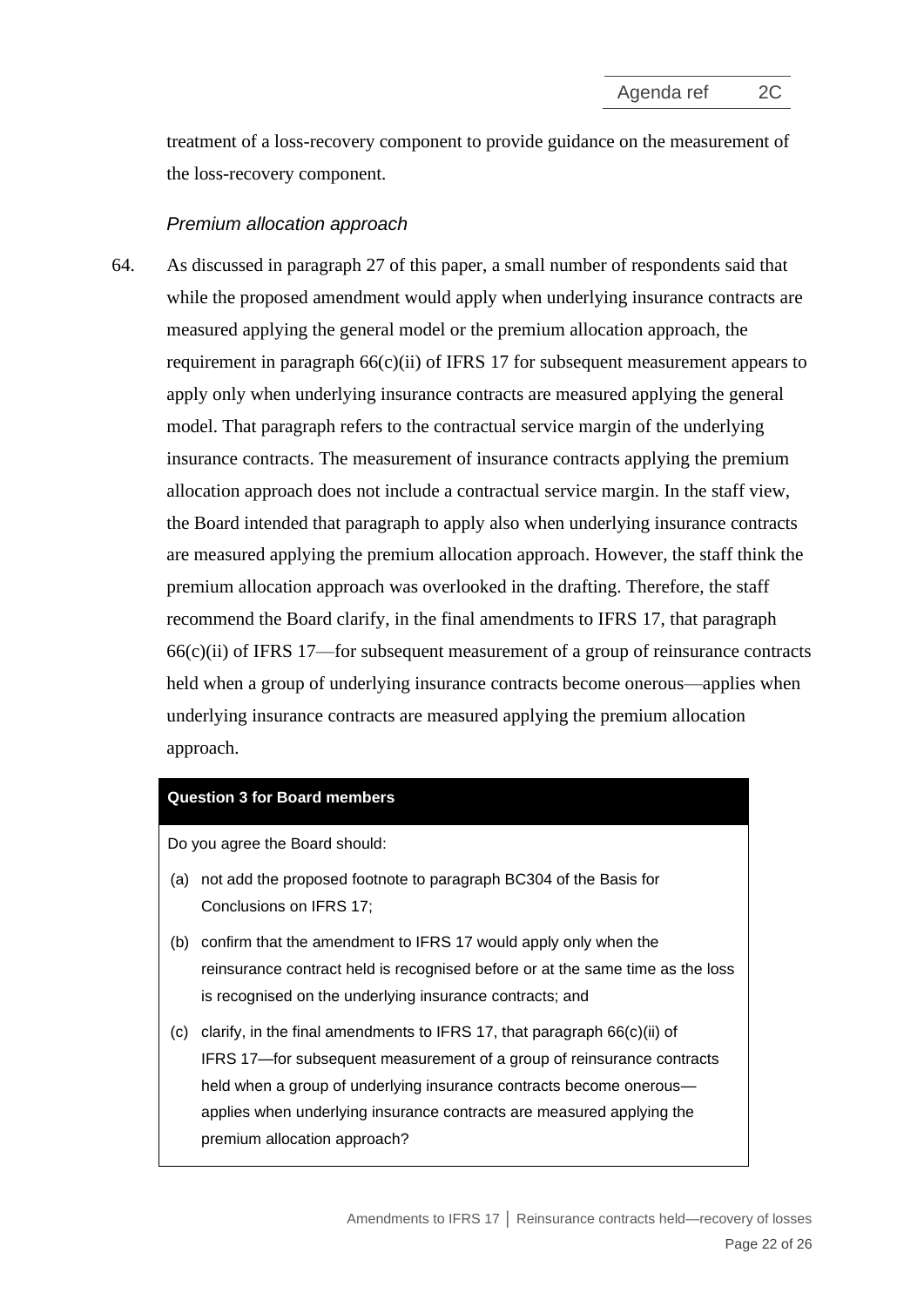## **Appendix A—three examples of applying the proposed amendment in the Exposure Draft**

## *Introduction*

- A1. This appendix provides three examples:
	- (a) Example 1—loss recovery is equal to net gain on reinsurance contract held;
	- (b) Example 2—loss recovery is more than net gain on reinsurance contract held; and
	- (c) Example 3—reinsurance contract held is in net cost position.
- A2. In all three examples:
	- (a) a reinsurance contract held provides coverage for 40% of all claims on an underlying insurance contract that is onerous;
	- (b) the risk adjustment for non-financial risk and discounting are ignored for simplicity; and
	- (c) it is assumed that events occur as expected at initial recognition.
- A3. For ease of reading, the amounts which differ between the three examples are shown in blue.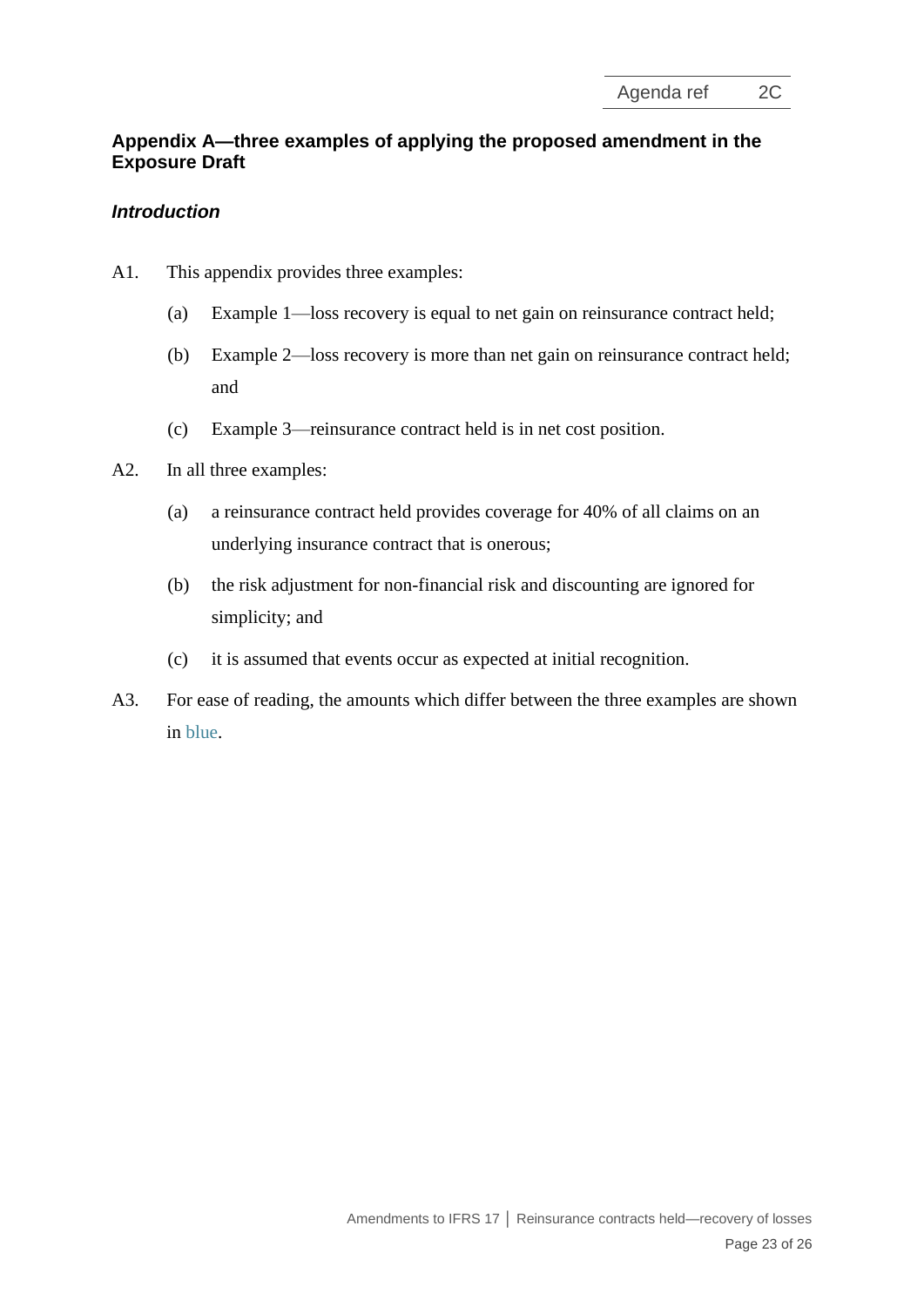## *Example 1—loss recovery is equal to net gain on reinsurance contract held*

A4. The premium charged by the reinsurer is proportionate to the premium charged by the entity. Expected cash flows at initial recognition are as follows:

|          |      | Insurance contract issued Reinsurance contract held |  | Total             |      |
|----------|------|-----------------------------------------------------|--|-------------------|------|
| Premiums |      | 100 Reinsurance premiums                            |  | (40) Net premiums | 60   |
| Claims   |      | (150) Claim recoveries                              |  | 60 Net claims     | (90) |
| Loss     | (50) | Net gain                                            |  | 20 Net position   | (30) |

A5. Applying IFRS 17 as originally issued, the amounts recognised in profit or loss would be calculated as follows:

| <b>IFRS 17 as originally issued</b> | <b>Recognised</b> | Recognised |
|-------------------------------------|-------------------|------------|
|                                     | immediately       | over time  |
| Insurance revenue                   |                   | 100        |
| Insurance service expenses          | (50)              | (100)      |
| Insurance contracts issued          | (50)              |            |
| Reinsurance premiums                |                   | (40)       |
| Amounts recovered from reinsurance  |                   | 60         |
| <b>Reinsurance contracts held</b>   |                   | 20         |
| Profit/(loss)                       | (50)              | 20         |

A6. Applying the proposed amendment in the Exposure Draft, the loss recovery would be CU20 (CU50 x 40%) and the amounts recognised in profit or loss would be calculated as follows:

| Proposed amendment in the Exposure Draft | <b>Recognised</b> | Recognised |
|------------------------------------------|-------------------|------------|
|                                          | immediately       | over time  |
| Insurance revenue                        |                   | 100        |
| Insurance service expenses               | (50)              | (100)      |
| <b>Insurance contracts issued</b>        | (50)              |            |
| Reinsurance premiums                     |                   | (40)       |
| Amounts recovered from reinsurance       | 20                | 40         |
| Reinsurance contracts held               | 20                |            |
| Profit/(loss)                            | (30)              |            |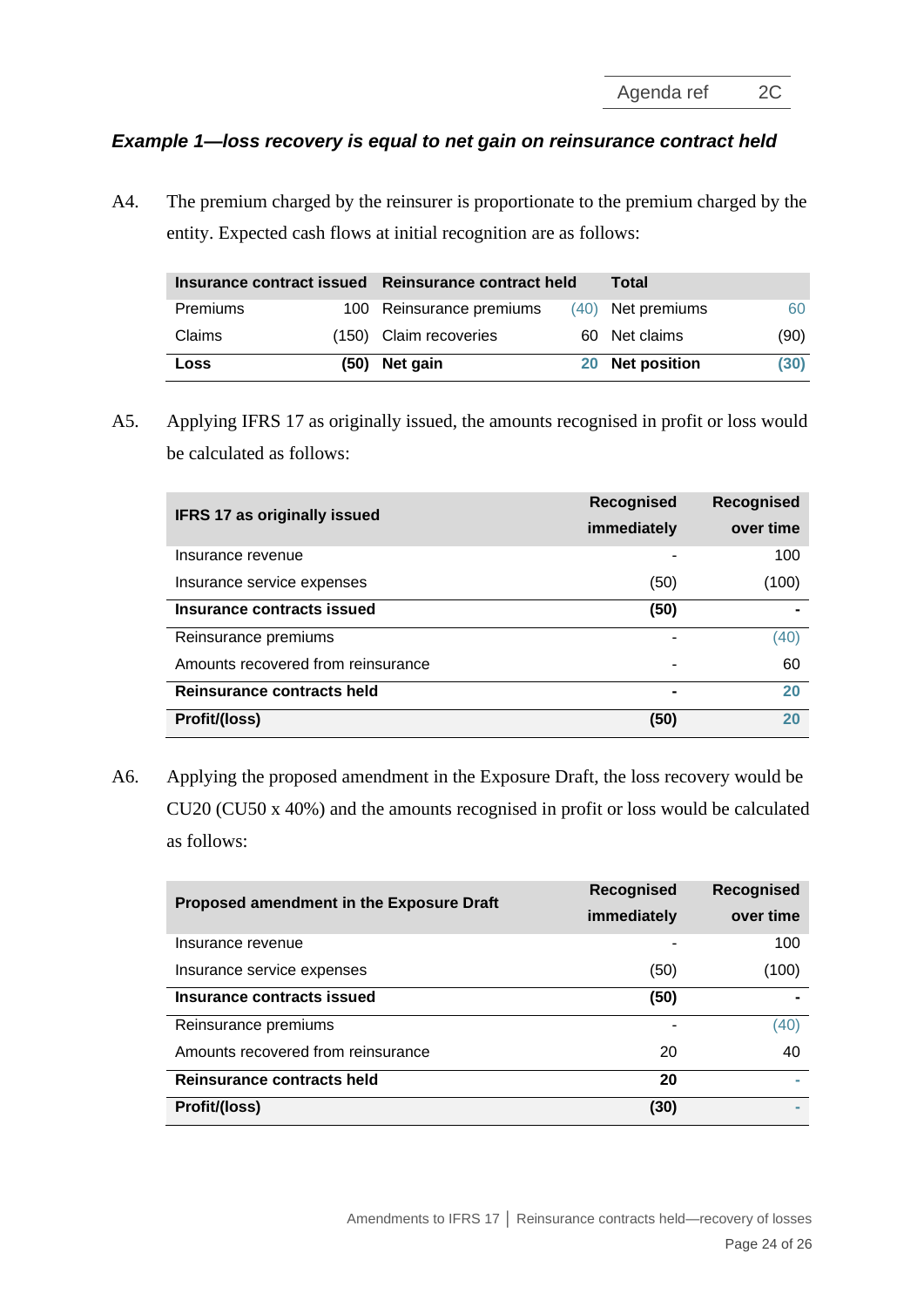Agenda ref 2C

## *Example 2—loss recovery is more than net gain on reinsurance contract held*

A7. The premium charged by the reinsurer is not proportionate to the premium charged by the entity. Instead the reinsurer charges a higher premium than in Example 1. Expected cash flows at initial recognition are as follows:

|          |  | Insurance contract issued Reinsurance contract held |  | Total             |      |
|----------|--|-----------------------------------------------------|--|-------------------|------|
| Premiums |  | 100 Reinsurance premiums                            |  | (52) Net premiums | 48   |
| Claims   |  | (150) Claim recoveries                              |  | 60 Net claims     | (90) |
| Loss     |  | (50) Net gain                                       |  | 8 Net position    | (42) |

A8. Applying IFRS 17 as originally issued, the amounts recognised in profit or loss would be calculated as follows:

| <b>IFRS 17 as originally issued</b> | <b>Recognised</b> | <b>Recognised</b> |
|-------------------------------------|-------------------|-------------------|
|                                     | immediately       | over time         |
| Insurance revenue                   |                   | 100               |
| Insurance service expenses          | (50)              | (100)             |
| Insurance contracts issued          | (50)              |                   |
| Reinsurance premiums                |                   | (52)              |
| Amounts recovered from reinsurance  |                   | 60                |
| Reinsurance contracts held          |                   | 8                 |
| Profit/(loss)                       | (50)              | 8                 |

A9. Applying the proposed amendment in the Exposure Draft, the loss recovery would be CU20 (CU50 x 40%) and the amounts recognised in profit or loss would be calculated as follows:

| Proposed amendment in the Exposure Draft | Recognised  | Recognised |  |
|------------------------------------------|-------------|------------|--|
|                                          | immediately | over time  |  |
| Insurance revenue                        |             | 100        |  |
| Insurance service expenses               | (50)        | (100)      |  |
| Insurance contracts issued               | (50)        |            |  |
| Reinsurance premiums                     |             | (52)       |  |
| Amounts recovered from reinsurance       | 20          | 40         |  |
| Reinsurance contracts held               | 20          | (12)       |  |
| Profit/(loss)                            | (30)        | (12)       |  |